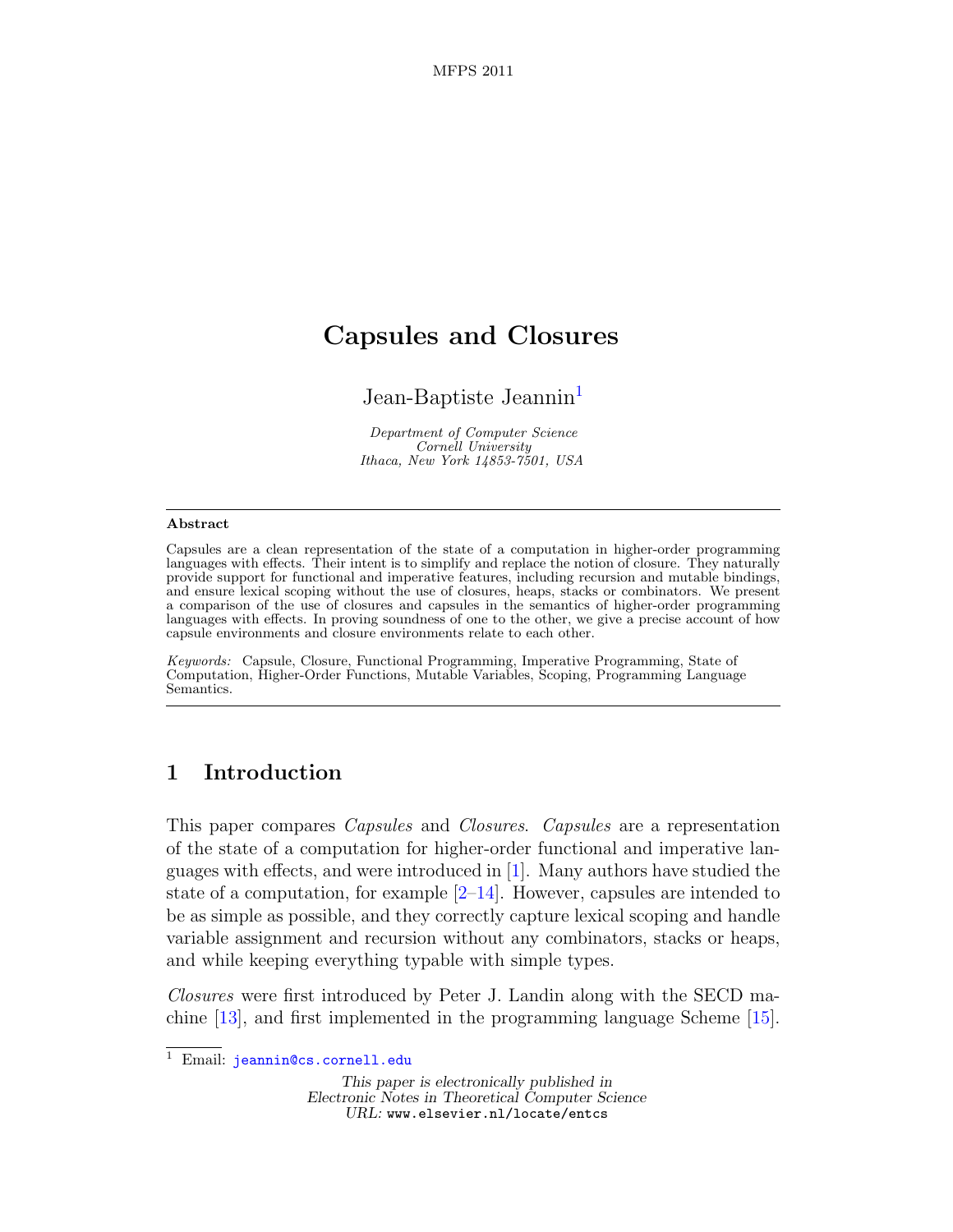The early versions of Lisp implemented dynamic scoping, which did not follow the semantics of the  $λ$ -calculus based on  $β$ -reduction. By keeping with each λ-abstraction the environment in which it was declared, thus forming a closure, closures were successful at implementing static scoping efficiently.

In [\[1\]](#page-15-0), capsules are shown to be essentially finite coalgebraic representations of regular closed  $\lambda$ -coterms. Because of recursion and therefore of possible cycles in the environment, the state of computation should be able to represent all finite  $\lambda$ -terms and a subset of the infinite  $\lambda$ -terms, also called  $\lambda$ -coterms. Capsules represent all the regular λ-coterms, and that is enough to model every computation in the language.  $\lambda$ -coterms allow to represent recursive functions directly, without the need for the Y-combinator or recursive types.

The language we introduce is both functional and imperative: it has higherorder functions, but every variable is mutable. This leads to interesting interactions and allows to go further than just enforcing lexical scoping. In particular, what do we expect the result of an expression like (let  $x = 1$  in let  $f =$  $\lambda y.x$  in  $x := 2$ ; f 0) to be? Scheme (using set! for :=) and OCaml (using references) answer 2. Capsules give a rigorous mathematical definition that agrees and conservatively extends the scoping rules of the  $\lambda$ -calculus. Our semantics of closures also agrees with this definition, but this requires introducing a level of indirection, with both an environment and a store,  $\hat{a}$  la ML. Finally, recursive definitions are often implemented using some sort of backpatching; this construction is known as "Landin's knot". We build this directly into the definition of the language by defining let rec  $x = d$  in e as a syntactic sugar for let  $x = a$  in  $x := d$ ; e, where a is any expression of the appropriate type.

There is much previous work on reasoning about references and local state; see  $[16–19]$  $[16–19]$ . State is typically modeled by some form of heap from which storage locations can be allocated and deallocated [\[9–](#page-15-4)[12\]](#page-15-5). Others have used game semantics to reason about local state  $[20-22]$  $[20-22]$ . Mason and Talcott  $[2-4]$ and Felleisen and Hieb [\[5\]](#page-15-7) present a semantics based on a heap and storage locations. A key difference is that Felleisen and Hieb's semantics is based on continuations. Finally, Moggi [\[8\]](#page-15-8) proposed monads, which can be used to model state and are implemented in Haskell.

This paper is organized as follows. In section [2,](#page-2-0) we formally introduce a programming language based on the  $\lambda$ -calculus containing both functional and imperative features. In section [3,](#page-3-0) we describe two semantics for this language, one based on capsules and the other on closures. In section [4,](#page-8-0) we show a very strong correspondence (Theorem [4.5\)](#page-9-0) between the two semantics, showing that every computation in the semantics of capsules is bisimilar to a computation in the semantics of closures, and vice-versa. In section [5,](#page-12-0) we show (Propositions [5.1–](#page-12-1)[5.4\)](#page-13-0) that closure semantics retains some unnecessary information that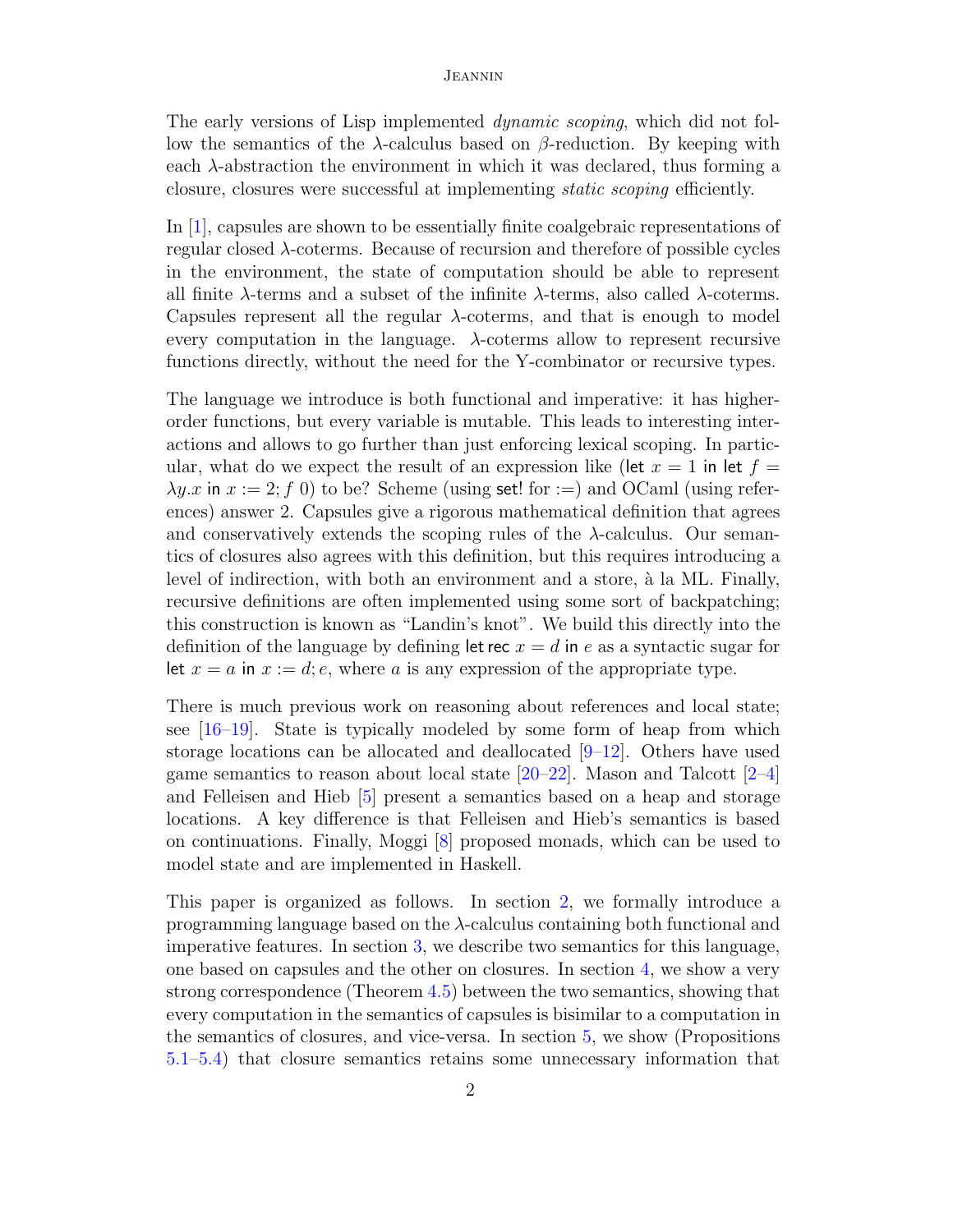capsule semantics omits, attesting of the simplicity of capsules. We finish with a discussion in section  $6$ .

## <span id="page-2-0"></span>2 Syntax

## 2.1 Expressions

Expressions  $Exp = \{d, e, a, b, \ldots\}$  contain both functional and imperative features. There is an unlimited supply of *variables*  $x, y, z, \ldots$  of all (simple) types, as well as *constants*  $f, c, \ldots$  for primitive values. () is the only constant of type unit, and true and false are the only two constants of type bool. In addition, there are functional features

- $\lambda$ -abstraction  $\lambda x.e$
- application  $(d e)$ ,

imperative features

- assignment  $x := e$
- composition  $d; e$
- conditional if b then d else  $e$
- while loop while  $b$  do  $e$ ,

and syntactic sugars

- let  $x = d$  in  $e$  ( $\lambda x.e$ ) d
- let rec  $x = d$  in  $e$  let  $x = a$  in  $x := d$ ;  $e$

where  $\alpha$  is any expression of the appropriate type.

Let Var be the set of variables, Const the set of constants, and  $\lambda$ -Abs the set of  $\lambda$ -abstractions. Given an expression e, let  $\mathsf{FV}(e)$  denote the set of free variables of e. Given a partial function  $h : \mathsf{Var} \to \mathsf{Var}$  such that  $\mathsf{FV}(e) \subseteq \mathsf{dom}\, h$ , let  $h(e)$ be the expression e where every instance of a free variable  $x \in \mathsf{FV}(e)$  has been replaced by the variable  $h(x)$ . As usual, given two partial functions g and h,  $g \circ h$  denotes their composition such that for all  $x, g \circ h(x) = g(h(x))$ . Given a function h, we write  $h[x/v]$  the function such that  $h[x/v](y) = h(y)$  for  $y \neq x$ and  $h[x/v](x) = v$ . Given an expression e, we write  $e[x/y]$  the expression e where all free occurrences of  $x$  have been replaced by  $y$ .

Throughout the paper, we focus on the features directly involving variables: variable calls x,  $\lambda$ -abstractions  $\lambda x.e$ , applications (d e) where d reduces to a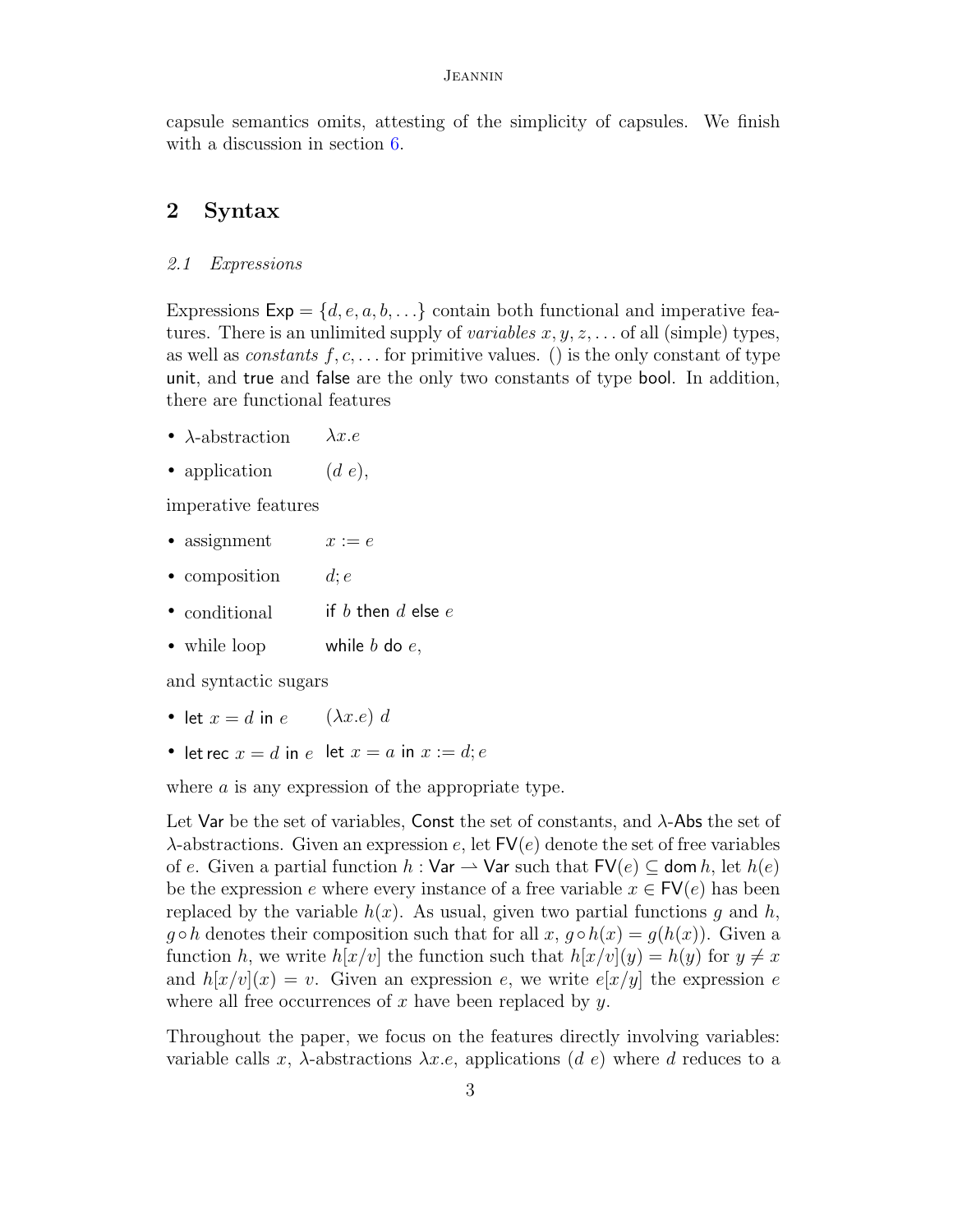$\lambda$ -abstraction, and assignment  $x := e$ . Most differences between capsules and closures arise using these features.

## <span id="page-3-1"></span>2.2 Types

Types  $\alpha, \beta, \ldots$  are built inductively from an unspecified family of base types, including at least unit and bool, and a type constructor  $\rightarrow$  such that functions with input type  $\alpha$  and return type  $\beta$  have type  $\alpha \rightarrow \beta$ . All constants c of the language have a type  $type(c)$ ; by convention, we use c for a constant of a base type and  $f$  for a constant of a functional type. We follow [\[23\]](#page-16-5) in assuming that each variable x is associated with a unique type type $(x)$ , that could for example be built into the variable name.  $\Gamma$  is a type environment, a partial function  $\forall$ ar  $\rightarrow$  Type. As is standard, we write  $\Gamma, x : \alpha$  for the typing environment  $\Gamma$  where x has been bound or rebound to  $\alpha$ . The typing rules are standard:

$$
\Gamma \vdash c : \alpha \text{ if type}(c) = \alpha \quad \Gamma, x : \alpha \vdash x : \alpha \quad \frac{\text{type}(x) = \alpha \quad \Gamma, x : \alpha \vdash e : \beta}{\Gamma \vdash \lambda x.e : \alpha \rightarrow \beta} \quad \frac{\Gamma \vdash d : \alpha \rightarrow \beta \quad \Gamma \vdash e : \alpha}{\Gamma \vdash (d \ e) : \beta} \quad \frac{\Gamma \vdash x : \alpha \quad \Gamma \vdash e : \alpha}{\Gamma \vdash x := e : \text{unit}} \quad \frac{\Gamma \vdash d : \text{unit} \quad \Gamma \vdash e : \alpha}{\Gamma \vdash d : e : \alpha} \quad \frac{\Gamma \vdash b : \text{bool} \quad \Gamma \vdash d : e : \alpha}{\Gamma \vdash b : \text{bool} \quad \Gamma \vdash e : \text{unit}} \quad \frac{\Gamma \vdash b : \text{bool} \quad \Gamma \vdash e : \text{unit}}{\Gamma \vdash \text{while } b \text{ do } e : \text{unit}}
$$

## <span id="page-3-0"></span>3 Semantics

We present two different semantics that have a strong correspondence:

- The semantics on capsules is a simplified version of the semantics on closure structures introduced in  $[24]$ . It has previously been described in  $[1]$ ;
- The semantics on *closures* is the semantics usually used and taught for functional languages. A level of indirection for variables has been added to support imperative features,  $\dot{a}$  la ML.

All the expressions we consider in this section are supposed well-typed with the rules of section [2.2.](#page-3-1)

## 3.1 Capsules

## 3.1.1 Definitions

An *irreducible term* is either a constant or a  $\lambda$ -abstraction. A *capsule envi*ronment is a partial function from variables to irreducible terms.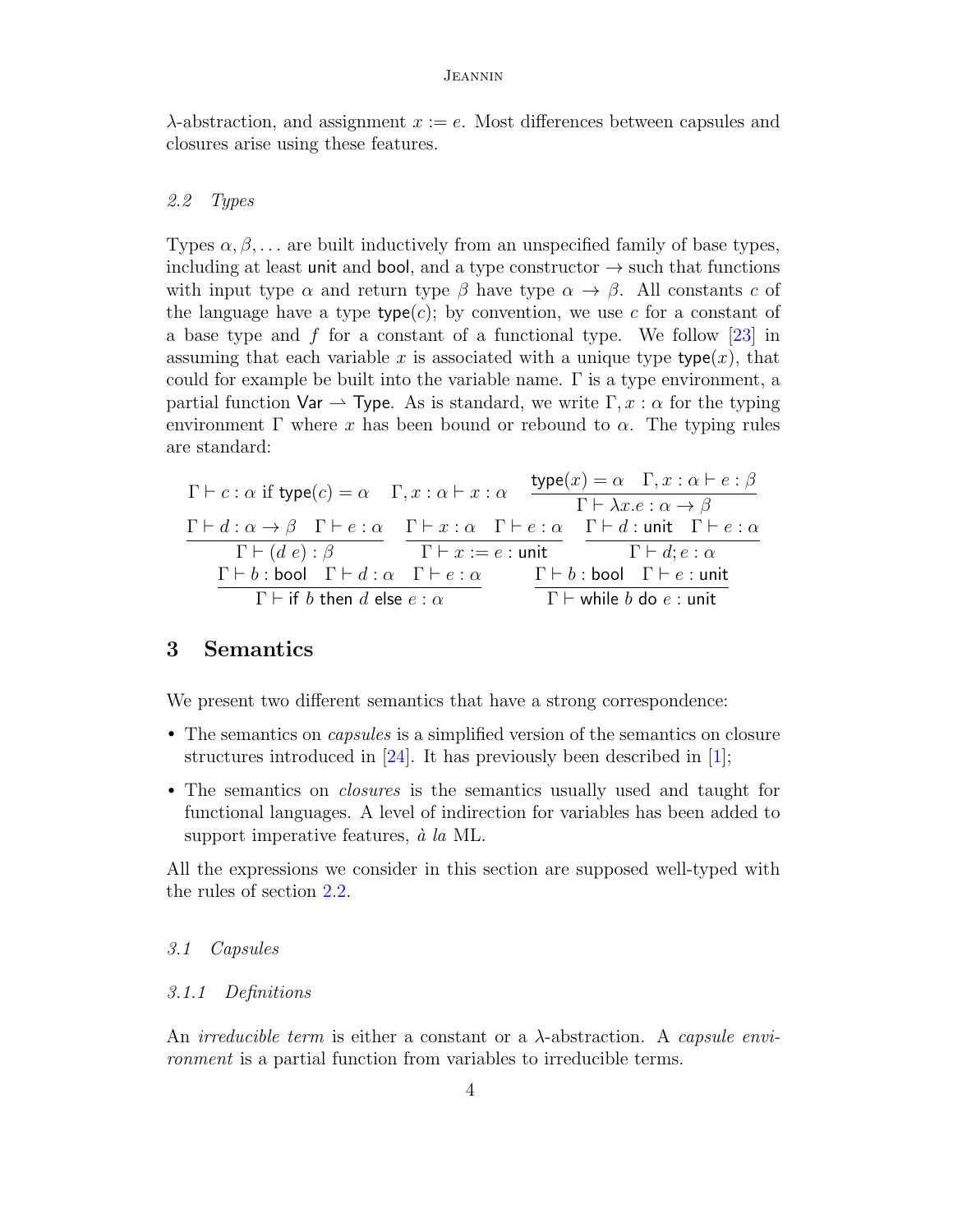Let  $i, j, k, \ldots$  denote irreducible terms and  $\gamma, \delta, \zeta, \eta, \ldots$  capsule environments. Let Irred = Const +  $\lambda$ -Abs be the set of irreducible terms. Thus we have:

$$
\gamma : \mathsf{Var} \rightharpoonup \mathsf{Irred} \qquad \qquad \mathsf{Irred} = \mathsf{Const} + \lambda \text{-} \mathsf{Abs}
$$

A capsule environment  $\gamma$  is *valid* if and only if

$$
\forall x \in \textsf{dom} \, \gamma, \, \mathsf{FV}(\gamma(x)) \, \subseteq \, \textsf{dom} \, \gamma
$$

## 3.1.2 Semantics

A capsule is a pair  $\langle e, \gamma \rangle$ . A capsule is valid if and only if  $\mathsf{FV}(e) \subseteq \mathsf{dom}\,\gamma$  and  $\gamma$  is valid. We only consider valid capsule environments and valid capsules.

An *irreducible capsule* is a capsule  $\langle i, \gamma \rangle$  where  $i \in \text{Irred.}$  Let us define a big step semantics where the operator  $\Downarrow_{\mathsf{ca}}$  relates capsules to irreducible capsules. The semantics of features directly involving variables is given by:

$$
\langle x, \gamma \rangle \Downarrow_{\text{ca}} \langle \gamma(x), \gamma \rangle \qquad \langle \lambda x. e, \gamma \rangle \Downarrow_{\text{ca}} \langle \lambda x. e, \gamma \rangle \qquad \frac{\langle e, \gamma \rangle \Downarrow_{\text{ca}} \langle j, \zeta \rangle}{\langle x := e, \gamma \rangle \Downarrow_{\text{ca}} \langle 0, \zeta[x/j] \rangle}
$$
  

$$
\frac{\langle d, \gamma \rangle \Downarrow_{\text{ca}} \langle \lambda x. a, \zeta \rangle \qquad \langle e, \zeta \rangle \Downarrow_{\text{ca}} \langle j, \eta \rangle \qquad \langle a[x/y], \eta[y/j] \rangle \Downarrow_{\text{ca}} \langle i, \delta \rangle}{\langle d \ e, \gamma \rangle \Downarrow_{\text{ca}} \langle i, \delta \rangle} (y \text{ fresh})
$$

and the remaining semantics is:

$$
\langle c, \gamma \rangle \Downarrow_{\text{ca}} \langle c, \gamma \rangle
$$
\n
$$
\frac{\langle d, \gamma \rangle \Downarrow_{\text{ca}} \langle f, \zeta \rangle}{\langle d, e, \gamma \rangle \Downarrow_{\text{ca}} \langle f(c), \delta \rangle}
$$
\n
$$
\frac{\langle d, \gamma \rangle \Downarrow_{\text{ca}} \langle \zeta, \zeta \rangle}{\langle d, e, \gamma \rangle \Downarrow_{\text{ca}} \langle i, \delta \rangle}
$$
\n
$$
\frac{\langle d, \gamma \rangle \Downarrow_{\text{ca}} \langle \zeta, \zeta \rangle}{\langle d, e, \gamma \rangle \Downarrow_{\text{ca}} \langle i, \delta \rangle}
$$
\n
$$
\frac{\langle b, \gamma \rangle \Downarrow_{\text{ca}} \langle \text{true}, \zeta \rangle}{\langle \text{if } b \text{ then } d \text{ else } e, \gamma \rangle \Downarrow_{\text{ca}} \langle i, \delta \rangle} \frac{\langle b, \gamma \rangle \Downarrow_{\text{ca}} \langle \text{false}, \zeta \rangle}{\langle \text{if } b \text{ then } d \text{ else } e, \gamma \rangle \Downarrow_{\text{ca}} \langle i, \delta \rangle}
$$
\n
$$
\frac{\langle b, \gamma_i \rangle \Downarrow_{\text{ca}} \langle \text{true}, \delta_i \rangle}{\langle b, \gamma_n \rangle \Downarrow_{\text{ca}} \langle f \text{false}, \delta_n \rangle} \frac{\langle e, \delta_i \rangle \Downarrow_{\text{ca}} \langle \zeta, \zeta, \eta, \zeta \rangle}{\langle \text{while } b \text{ do } e, \gamma_0 \rangle \Downarrow_{\text{ca}} \langle \zeta, \delta_n \rangle}
$$

## 3.1.3 Examples

The following examples show that lexical scoping and recursion are handled. Example 3.1 (let  $x = 1$  in let  $f = \lambda y \cdot x$  in let  $x = 2$  in  $f(0)\psi_{ca}1$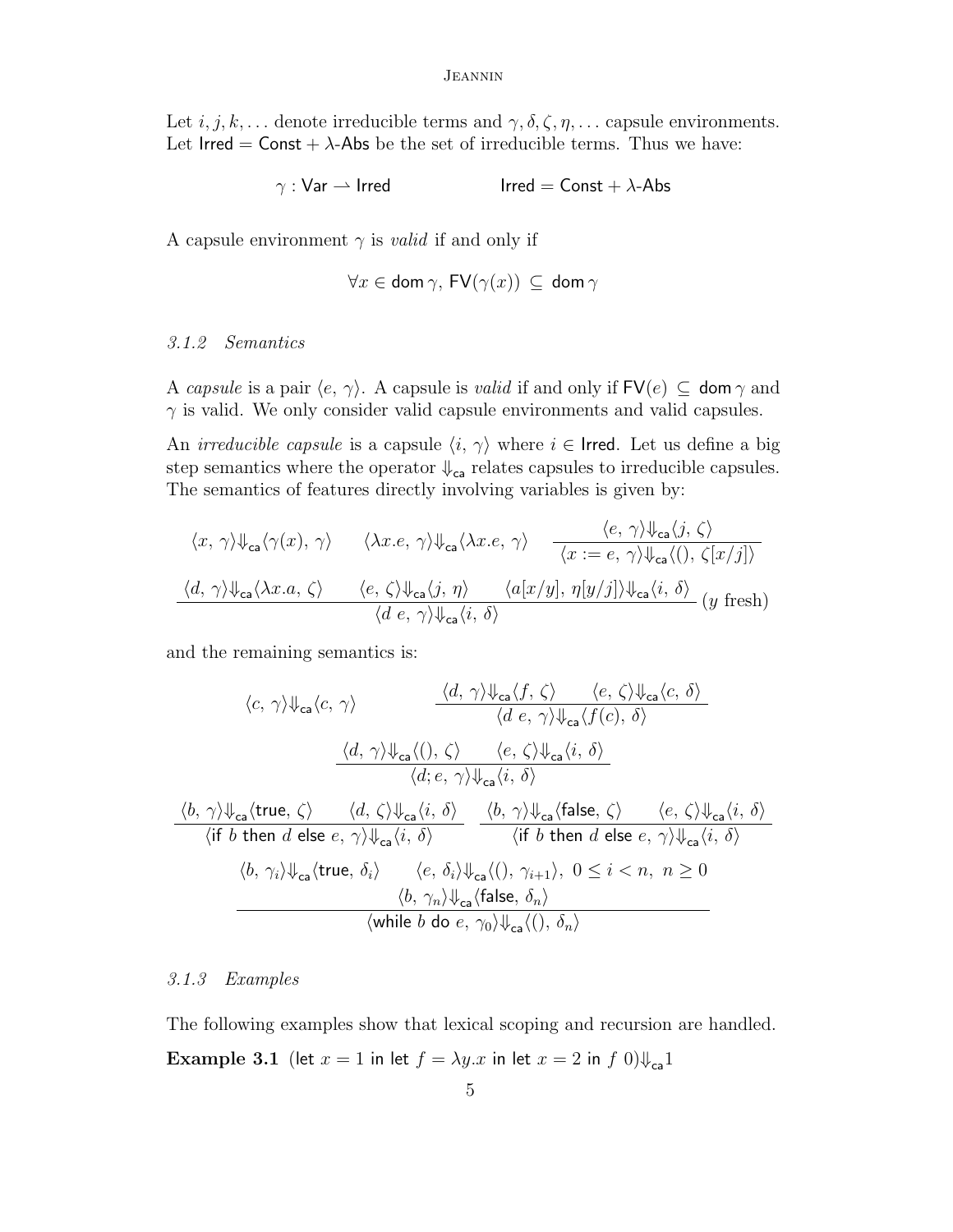Proof. For simplicity, we just show the different capsules of the computation.

let  $x = 1$  in let  $f = \lambda y \cdot x$  in let  $x = 2$  in f 0 [ ] let  $f = \lambda y.x'$  in let  $x = 2$  in f 0 [x  $[x' = 1]$ let  $x = 2$  in  $f \, 0$  $y' = 1, f = \lambda y \cdot x'$  $f\,0$  $y' = 1, f = \lambda y \cdot x', x'' = 2$  $(\lambda y.x')$  0  $[x'=1, f = \lambda y.x', x''=2]$  $x'$  $[x' = 1, f = \lambda y.x', x'' = 2, y' = 0]$ 1  $\boxed{x}$  $y' = 1, f = \lambda y \cdot x', x'' = 2, y' = 0$ 

 $\Box$ 

Example 3.2 (let  $x = 1$  in let  $f = \lambda y \cdot x$  in  $x := 2$ ;  $f(0)\psi_{ca}2$ 

Proof.

let 
$$
x = 1
$$
 in let  $f = \lambda y.x$  in  $x := 2$ ;  $f = 0$   
\nlet  $f = \lambda y.x'$  in  $x' := 2$ ;  $f = 0$   
\n $x' := 2$ ;  $f = 0$   
\n $f = 0$   
\n $[x' = 1, f = \lambda y.x']$   
\n $[x' = 2, f = \lambda y.x']$   
\n $x'$   
\n $[x' = 2, f = \lambda y.x']$   
\n $x'$   
\n $[x' = 2, f = \lambda y.x', y' = 0]$   
\n $[x' = 2, f = \lambda y.x', y' = 0]$   
\n $[x' = 2, f = \lambda y.x', y' = 0]$ 

 $\Box$ 

 $\Box$ 

Example 3.3 (let  $x = 1$  in let  $f = \lambda y \cdot x$  in let  $x = 2$  in  $f := \lambda y \cdot x$ ; f  $0) \psi_{ca} 2$ 

Proof.

let 
$$
x = 1
$$
 in let  $f = \lambda y.x$  in let  $x = 2$  in  $f := \lambda y.x$ ;  $f = 0$   
\nlet  $f = \lambda y.x$  in let  $x = 2$  in  $f := \lambda y.x$ ;  $f = 0$   
\nlet  $x = 2$  in  $f := \lambda y.x$ ;  $f = 0$   
\nlet  $x = 2$  in  $f := \lambda y.x$ ;  $f = 0$   
\nlet  $f = \lambda y.x'$  for  $[x' = 1, f = \lambda y.x', x'' = 2]$   
\n $f = 0$   
\n $[x' = 1, f = \lambda y.x', x'' = 2]$   
\n $[x' = 1, f = \lambda y.x'', x'' = 2]$   
\n $[x' = 1, f = \lambda y.x'', x'' = 2, y' = 0]$   
\n $[x' = 1, f = \lambda y.x'', x'' = 2, y' = 0]$   
\n $[x' = 1, f = \lambda y.x'', x'' = 2, y' = 0]$ 

Example 3.4 (let rec  $f = \lambda n$ .if  $n = 0$  then 1 else  $f(n - 1) \times n$  in  $f(3)\psi_{ca}$ 6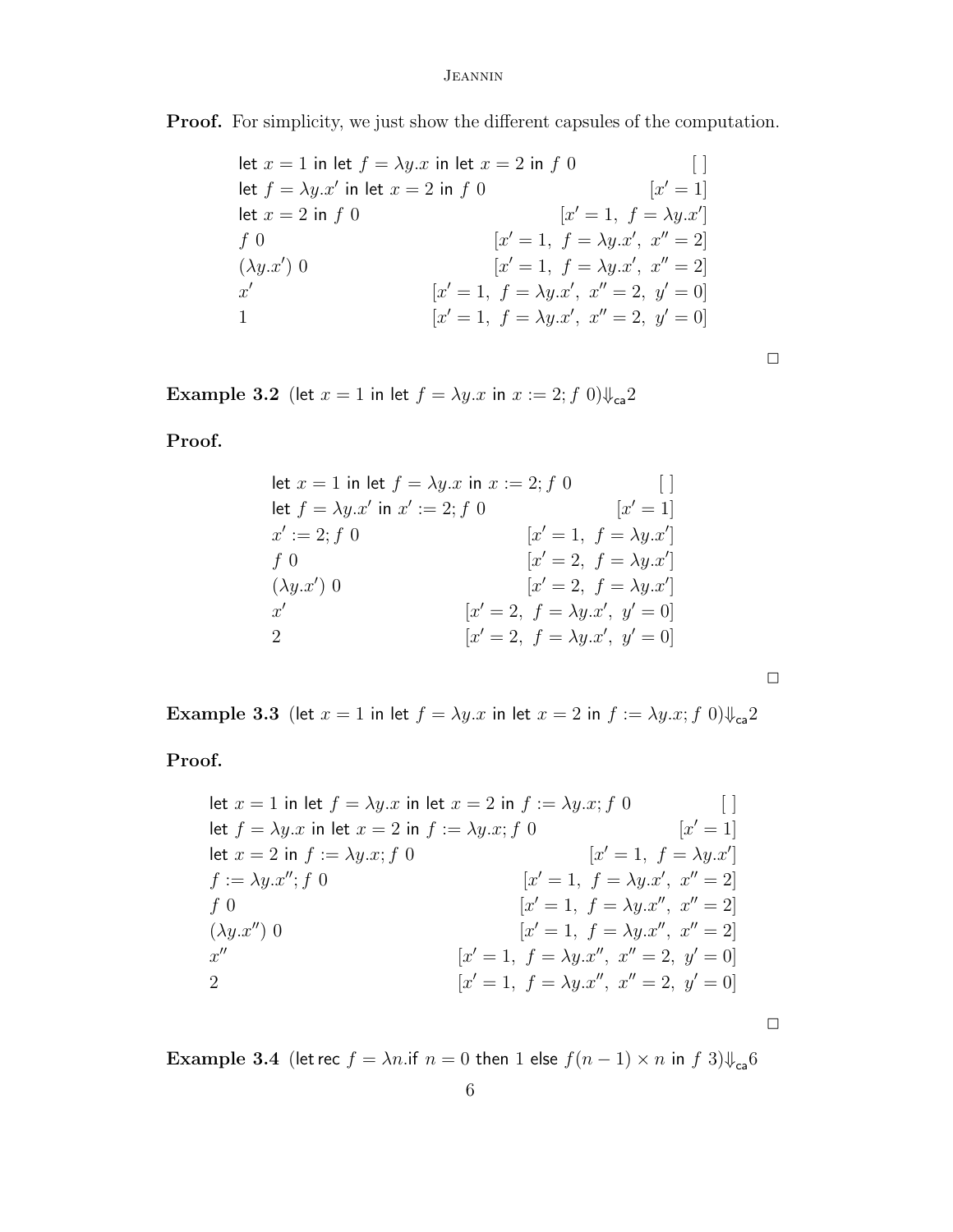**Proof.** In this example e stands for  $\lambda n$ . if  $n = 0$  then 1 else  $f(n - 1) \times n$ .

let rec  $f = \lambda n$ .if  $n = 0$  then 1 else  $f(n - 1) \times n$  in f 3 [ ] f 3  $[f = \lambda n \text{ if } n = 0 \text{ then } 1 \text{ else } f(n-1) \times n]$ if  $n_1 = 0$  then 1 else  $f(n_1 - 1) \times n_1$  [f = e, n<sub>1</sub> = 3]  $(f \ 2) \times n_1$   $[f = e, n_1 = 3]$ (if  $n_2 = 0$  then 1 else  $n_2 \times f(n_2 - 1) \times n_1$  [ $f = e, n_1 = 3, n_2 = 2$ ]  $(f 1) \times n_2 \times n_1$   $[f = e, n_1 = 3, n_2 = 2]$ (if  $n_3 = 0$  then 1 else  $n_3 \times f(n_3 - 1) \times n_2 \times n_1$  $[f = e, n_1 = 3, n_2 = 2, n_3 = 1]$  $(f\ 0) \times n_3 \times n_2 \times n_1$  [ $f = e, n_1 = 3, n_2 = 2, n_3 = 3$ ] (if  $n_4 = 0$  then 1 else  $n_4 \times f(n_4 - 1) \times n_3 \times n_2 \times n_1$  $[f = e, n_1 = 3, n_2 = 2, n_3 = 1, n_4 = 0]$  $1 \times n_3 \times n_2 \times n_1$   $[f = e, n_1 = 3, n_2 = 2, n_3 = 1, n_4 = 0]$ 6  $[f = e, n_1 = 3, n_2 = 2, n_3 = 1, n_4 = 0]$ 

 $\Box$ 

### 3.2 Closures

## 3.2.1 Definitions

Closures were introduced in the language Scheme [\[15\]](#page-16-0). We present a version of them using a level of indirection, allowing us to handle mutable variables.

There is an unlimited number of locations  $\ell, \ell_1, \ell_2 \ldots$ ; locations can be thought of as addresses in memory. An environment is a partial function from variables to locations. A *closure* is defined as a pair  $\{\lambda x.e, \sigma\}$  such that  $\textsf{FV}(\lambda x.e) \subseteq$ dom  $\sigma$ , where  $\lambda x.e$  is a  $\lambda$ -abstraction and  $\sigma$  is an environment that is used to interpret the free variables of  $\lambda x.e.$  A value is either a constant or a closure. Values for closures play the same role as irreducible terms for capsules. A store (or memory) is a partial function from locations to values.

Let  $u, v, w, \ldots$  denote values,  $\sigma, \tau, \ldots$  environments and  $\mu, \nu, \xi, \chi, \ldots$  stores. Let Val be the set of values, Loc the set of locations and Cl the set of closures. Thus we have:

$$
\sigma: \mathsf{Var} \rightharpoonup \mathsf{Loc} \qquad \quad \mu: \mathsf{Loc} \rightharpoonup \mathsf{Val} \qquad \quad \mathsf{Val} = \mathsf{Const} + \mathsf{Cl}
$$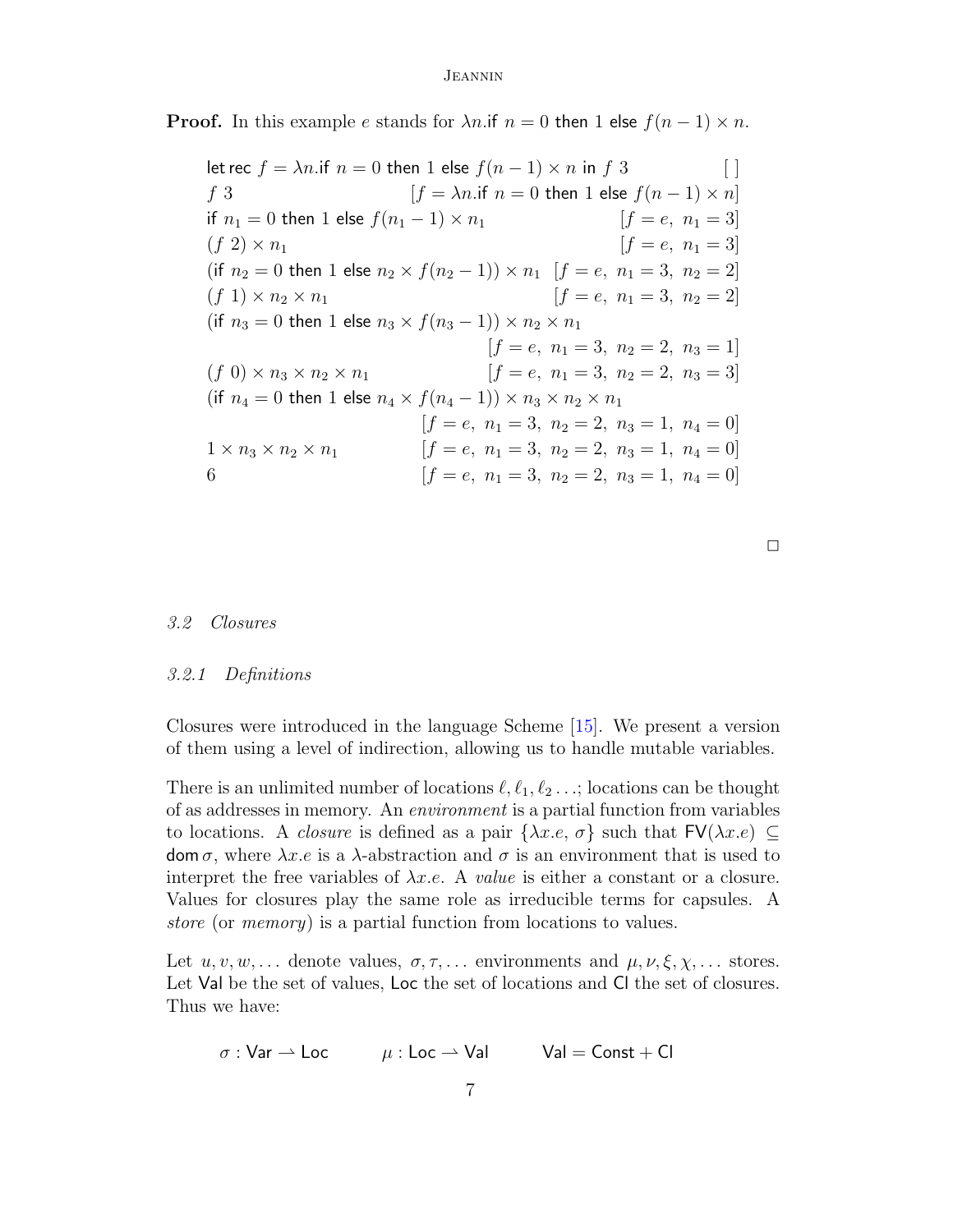## 3.2.2 Semantics

A *state* is a triple  $\langle e, \sigma, \mu \rangle$ . A state is *valid* if and only if

$$
\mathsf{FV}(e) \subseteq \mathsf{dom}\,\sigma \qquad \mathsf{codom}\,\sigma \subseteq \mathsf{dom}\,\mu
$$

$$
\forall \{\lambda x. a, \,\tau\} \in \mathsf{codom}\,\mu, \,\mathsf{FV}(\lambda x. a) \subseteq \mathsf{dom}\,\tau \wedge \mathsf{codom}\,\tau \subseteq \mathsf{dom}\,\mu
$$

A result is a pair  $(v, \mu)$ . A result is valid if and only if either  $v \in$  Const, or  $v = {\lambda x.a, \tau} \in \mathbb{C}$  and the triple  $\langle \lambda x.a, \tau, \mu \rangle$  is valid. We only consider valid states and results. Let us define a big step semantics where the operator  $\Downarrow_{\mathsf{cl}}$  relates valid states to valid results. The semantics of features directly involving variables is given by:

$$
\langle x, \sigma, \mu \rangle \psi_{\text{cl}}(\mu(\sigma(x)), \mu) \qquad \langle \lambda x. e, \sigma, \mu \rangle \psi_{\text{cl}}(\{\lambda x. e, \sigma\}, \mu)
$$

$$
\frac{\langle e, \sigma, \mu \rangle \psi_{\text{cl}}(v, \xi)}{\langle x := e, \sigma, \mu \rangle \psi_{\text{cl}}((0, \xi[\sigma(x)/v])}
$$

$$
\langle d, \sigma, \mu \rangle \psi_{\text{cl}}(\{\lambda x. a, \tau\}, \xi) \qquad \langle e, \sigma, \xi \rangle \psi_{\text{cl}}(v, \chi)
$$

$$
\frac{\langle a, \tau[x/\ell], \chi[\ell/v] \rangle \psi_{\text{cl}}(u, \nu)}{\langle d \epsilon, \sigma, \mu \rangle \psi_{\text{cl}}(u, \nu)} (\ell \text{ fresh})
$$

and the remaining semantics is:

$$
\langle c, \sigma, \mu \rangle \psi_{cl}(c, \mu) \frac{\langle d, \sigma, \mu \rangle \psi_{cl}(f, \xi) \langle e, \sigma, \xi \rangle \psi_{cl}(c, \nu)}{\langle d \ e, \sigma, \mu \rangle \psi_{cl}(f(c), \nu)} \n\frac{\langle d, \sigma, \mu \rangle \psi_{cl}(l), \xi \rangle \langle e, \sigma, \xi \rangle \psi_{cl}(u, \nu)}{\langle d; e, \sigma, \mu \rangle \psi_{cl}(u, \nu)} \n\frac{\langle b, \sigma, \mu \rangle \psi_{cl}(\text{true}, \xi) \langle d, \sigma, \xi \rangle \psi_{cl}(u, \nu)}{\langle \text{if } b \ \text{then } d \ \text{else } e, \sigma, \mu \rangle \psi_{cl}(u, \nu)} \n\frac{\langle b, \sigma, \mu \rangle \psi_{cl}(\text{false}, \xi) \langle e, \sigma, \xi \rangle \psi_{cl}(u, \nu)}{\langle \text{if } b \ \text{then } d \ \text{else } e, \sigma, \mu \rangle \psi_{cl}(u, \nu)} \n\langle b, \sigma, \mu_i \rangle \psi_{cl}(\text{false}, \xi) \langle e, \sigma, \mu_i \rangle \psi_{cl}(v, \mu_i) \n\langle b, \sigma, \mu_i \rangle \psi_{cl}(\text{true}, \nu_i) \langle e, \sigma, \nu_i \rangle \psi_{cl}(l), \mu_{i+1}), 0 \leq i < n, n \geq 0 \n\langle b, \sigma, \mu_n \rangle \psi_{cl}(\text{false}, \nu_n) \n\langle \text{while } b \ \text{do } e, \sigma, \mu_0 \rangle \psi_{cl}(l), \nu_n)
$$

3.2.3 Examples

Example 3.5 (let  $x = 1$  in let  $f = \lambda y \cdot x$  in let  $x = 2$  in  $f(0)\psi_{cl}1$ Example 3.6 (let  $x = 1$  in let  $f = \lambda y \cdot x$  in  $x := 2$ ;  $f(0)\psi_{cl}2$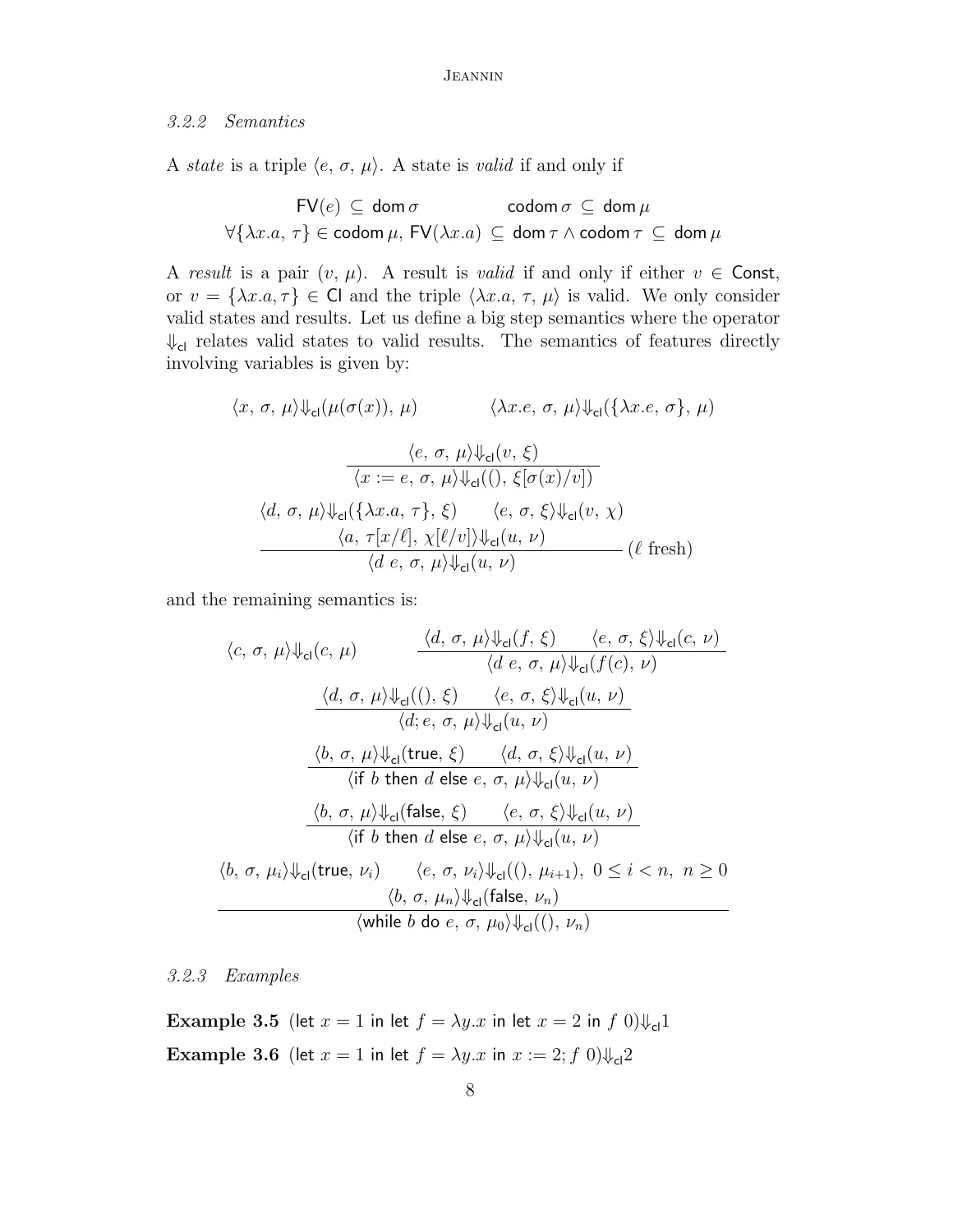Example 3.7 (let  $x = 1$  in let  $f = \lambda y \cdot x$  in let  $x = 2$  in  $f := \lambda y \cdot x$ ; f 0) $\downarrow$ <sub>cl</sub>2 **Example 3.8** (let rec  $f = \lambda n$ .if  $n = 0$  then 1 else  $n \times f(n-1)$  in  $f(3)\psi_{c}$  6

## <span id="page-8-0"></span>4 Equivalence of the semantics

## 4.1 Definitions

There is a very strong correspondence between the semantics of closures and capsules. To give a precise account of this correspondence, we introduce an injective partial function  $h :$  Loc  $\rightarrow$  Var with which we define four relations. Each relation is between an element of the semantics of closures and an element of the semantics of capsules that play similar roles:

- $v \stackrel{h}{\rightarrow} i$  between values and irreducible terms;
- $\mu \stackrel{h}{\rightarrow} \gamma$  between stores and capsule environments;
- $\langle d, \sigma, \mu \rangle \stackrel{h}{\sim} \langle e, \gamma \rangle$  between states and capsules;
- $(v, \mu) \stackrel{h}{\sim} \langle i, \gamma \rangle$  between results and irreducible capsules.

One thing to notice is that nothing in the semantics of capsules plays the same role as the environment  $\sigma$  in the semantics of closures: capsule environments  $\gamma$  relate to memories  $\mu$ , and environments  $\sigma$  have been simplified. Let us now give precise definitions of those relations.

**Definition 4.1** Given a value v and an irreducible term i, we say that h transforms v into i, where h is an injective map  $h : \mathsf{Loc} \to \mathsf{Var}$ , and we write  $v \stackrel{h}{\rightarrow} i$ , if and only if:

- $v = i$  when  $v \in$  Const, or
- codom  $\tau \subset$  dom h and  $(h \circ \tau)(\lambda x.a) = i$  when  $v = {\lambda x.a, \tau} \in \mathbb{C}$

**Definition 4.2** Given a store  $\mu$  and a capsule environment  $\gamma$ , we say that h transforms  $\mu$  into  $\gamma$ , where h is an injective map h: Loc  $\rightarrow$  Var, and we write  $\mu \stackrel{h}{\rightarrow} \gamma$ , if and only if:

$$
\mathsf{dom}\, h = \mathsf{dom}\, \mu \qquad h(\mathsf{dom}\, \mu) = \mathsf{dom}\, \gamma
$$

$$
\forall \ell \in \mathsf{dom}\, \mu, \, \mu(\ell) \stackrel{h}{\to} \gamma(h(\ell))
$$

**Definition 4.3** Given a state  $\langle d, \sigma, \mu \rangle$  and a capsule  $\langle e, \gamma \rangle$ , both valid, we say that they are *bisimilar under h*, where h is an injective map  $h : \mathsf{Loc} \to \mathsf{Var}$ ,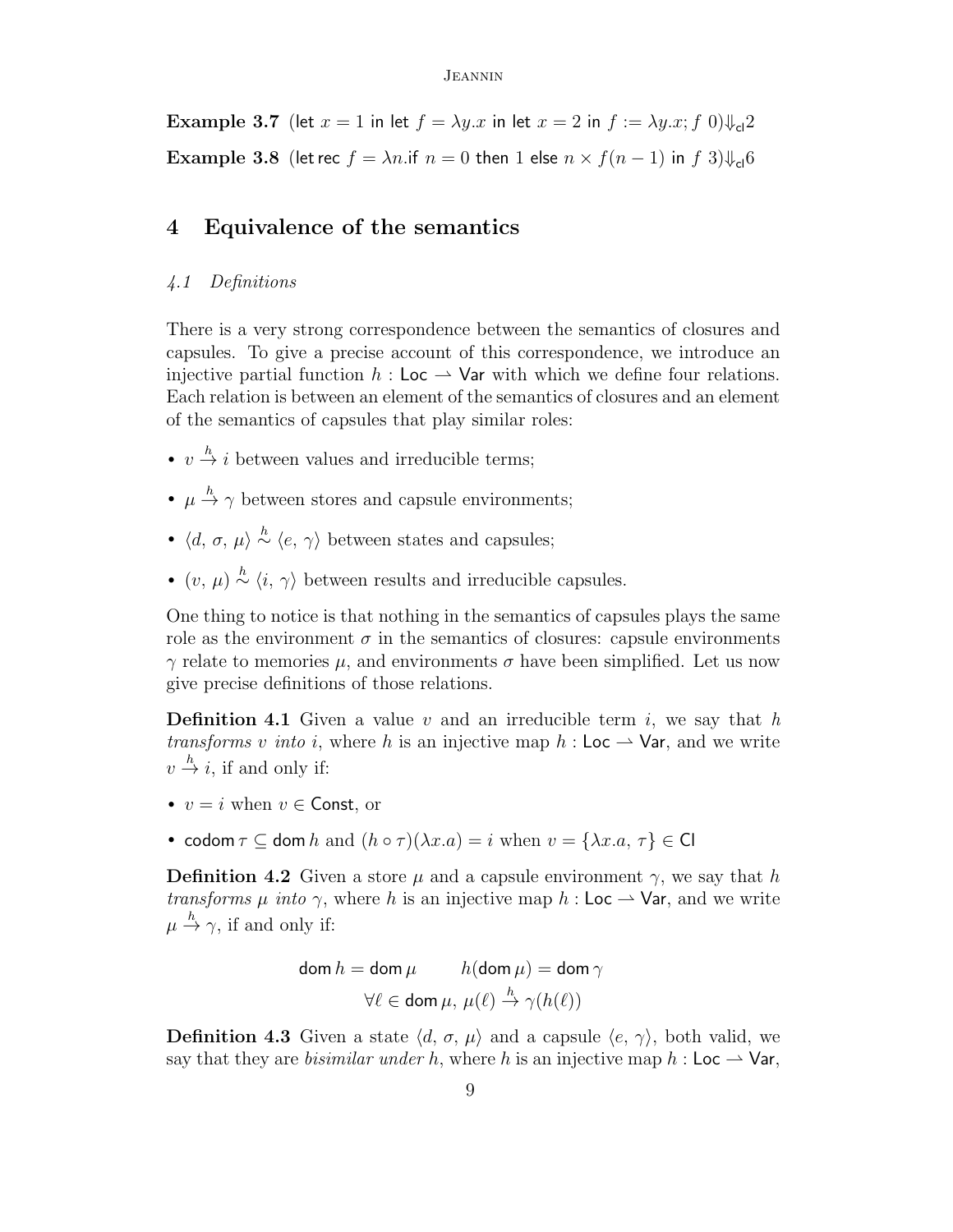and we write  $\langle d, \sigma, \mu \rangle \stackrel{h}{\sim} \langle e, \gamma \rangle$ , if and only if

$$
(h \circ \sigma)(d) = e \qquad \qquad \mu \stackrel{h}{\to} \gamma
$$

**Definition 4.4** Given a result  $(v, \mu)$  and an irreducible capsule  $\langle i, \gamma \rangle$ , both valid, we say that they are *bisimilar under*  $h$ , where  $h$  is an injective map h : Loc  $\rightarrow$  Var, and we write  $(v, \mu) \stackrel{h}{\sim} \langle i, \gamma \rangle$  if and only if:

$$
v \stackrel{h}{\to} i \qquad \qquad \mu \stackrel{h}{\to} \gamma
$$

## 4.2 Soundness of Capsules with respect to Closures

Now that we know how to relate each element of both semantics, theorem [4.5](#page-9-0) shows that any derivation using capsules mirrors a derivation using closures, and vice-versa:

<span id="page-9-0"></span>**Theorem 4.5** If  $\langle d, \sigma, \mu \rangle \stackrel{h}{\sim} \langle e, \gamma \rangle$  then  $\langle d, \sigma, \mu \rangle \Downarrow_{\mathsf{cl}} (u, \nu)$  for some  $u, \nu$  if and only if  $\langle e, \gamma \rangle \psi_{ca} \langle i, \delta \rangle$  for some i,  $\delta$ , and in that case we have

$$
(u, v) \stackrel{g}{\sim} \langle i, \delta \rangle
$$

where g is an extension of h, i.e., dom  $h \subseteq$  dom g and h and g agree on dom h.

**Proof.** We show the direct implication by induction on the big-step derivation of  $\langle d, \sigma, \mu \rangle \psi_{\rm cl}(u, \nu)$  and the converse by induction on the big-step derivation of  $\langle e, \gamma \rangle \psi_{\text{ca}} \langle i, \delta \rangle$ .

In the interest of space, we only show the most interesting cases of the induction in the main text: variable call x,  $\lambda$ -abstraction  $\lambda x.e.$ , function application of a  $\lambda$ -abstraction d e where d reduces to a  $\lambda$ -abstraction, and variable assignment  $x := e$ . In all these cases, both implications are very similar proofs, therefore we only show the direct implication  $(\Rightarrow)$ . The other cases, constant c, function application of a constant function  $d e$  where  $d$  reduces to a constant f, composition d; e, if conditional if b then d else e and while loop while b do e, are detailed in the appendix.

## Variable call

If  $d = x$  for some variable x then  $e = (h \circ \sigma)(d) = y$  with y the variable such that  $y = (h \circ \sigma)(x)$ .

 $(\Rightarrow)$  By definition of  $\psi_{\text{cl}}$ ,  $(u, v) = (\mu(\sigma(x)), \mu)$ , and by definition of  $\psi_{\text{ca}}$ ,  $\langle e, \gamma \rangle = \langle y, \gamma \rangle \psi_{\text{ca}} \langle \gamma(y), \gamma \rangle$ . Moreover  $\mu \stackrel{h}{\rightarrow} \gamma$ , therefore by definition of  $\stackrel{h}{\rightarrow}$ ,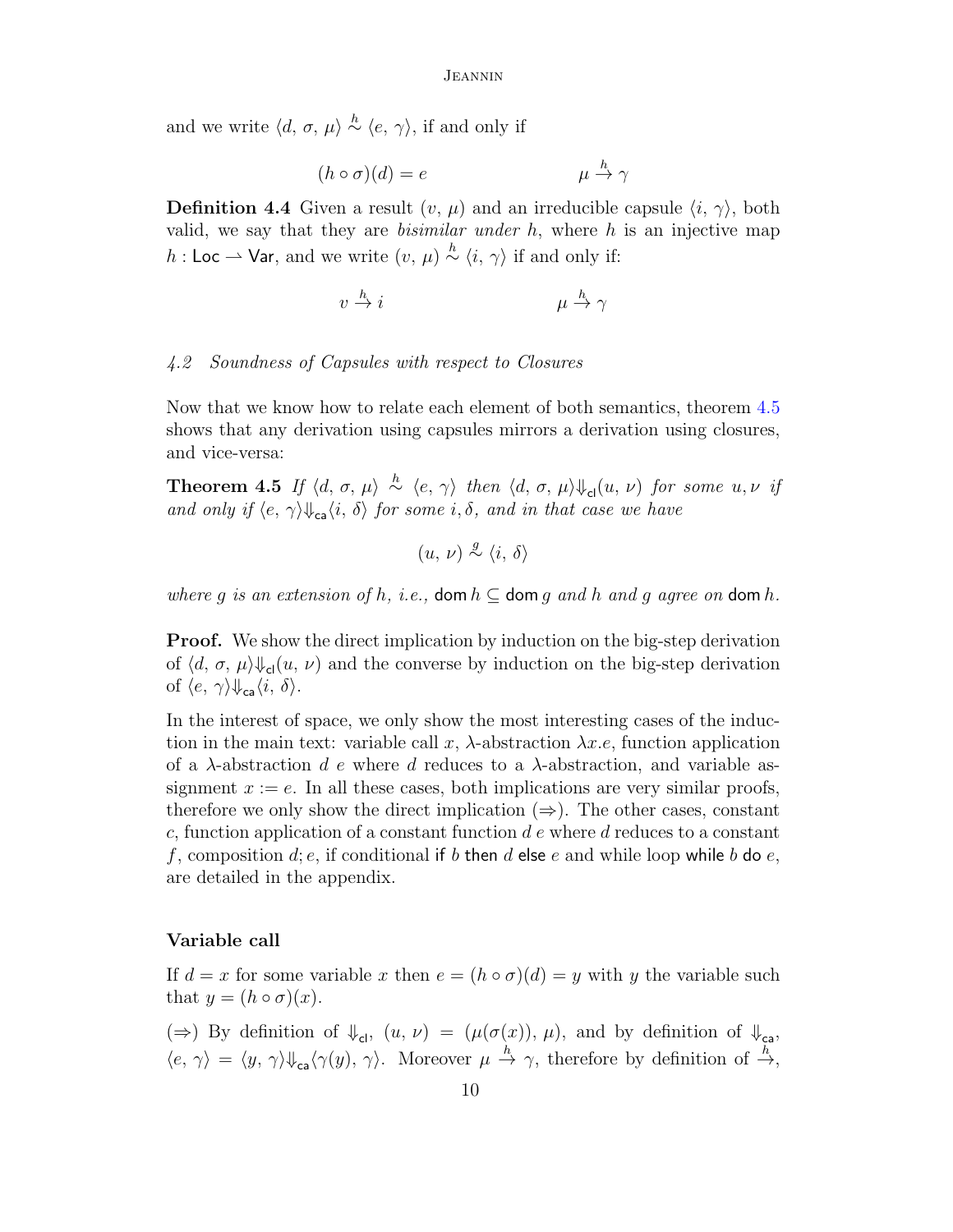$\mu(\sigma(x)) \stackrel{h}{\rightarrow} \gamma(h(\sigma(x))) = \gamma(y)$ . Therefore, with  $g = h$ ,  $(u, v) = (\mu(\sigma(x)), \mu) \stackrel{g}{\sim}$  $\langle \gamma(y), \gamma \rangle$  which completes this case.

## $\lambda$ -Abstraction

If  $d = \lambda x.a$ , then  $e = (h \circ \sigma)(\lambda x.a)$  which is a term  $\alpha$ -equivalent to d, so  $e = \lambda x.b$  for some b. Indeed, the variable x does not change from d to e since only the free variables of d are affected by  $h \circ \sigma$ .

 $(\Rightarrow)$  By definition of  $\psi_{\text{cl}}$ ,  $(u, v) = (\{\lambda x.a, \sigma\}, \mu)$ , and by definition of  $\psi_{\text{ca}}$ ,  $\langle e, \gamma \rangle = \langle \lambda x.b, \gamma \rangle \psi_{\mathsf{ca}} \langle \lambda x.b, \gamma \rangle$ . But codom  $\sigma \subseteq$  dom h and  $\lambda x.b = (h \circ \sigma)(\lambda x.a)$ , therefore  $\{\lambda x.a, \sigma\} \stackrel{h}{\rightarrow} \lambda x.b.$  Moreover we know  $\mu \stackrel{h}{\rightarrow} \gamma$  and with  $g = h$ , we get  $(\{\lambda x.a, \sigma\}, \mu) \stackrel{g}{\sim} \langle \lambda x.b, \gamma \rangle$  which completes this case.

### Function application of a  $\lambda$ -abstraction

If  $d = d_1 d_2$ , then let  $e_1 = (h \circ \sigma)(d_1)$  and  $e_2 = (h \circ \sigma)(d_2)$ . Since  $e = (h \circ \sigma)(d)$ means that e is  $\alpha$ -equivalent to d,  $e = e_1 \, e_2$ , and we can easily check that  $\langle d_1, \sigma, \mu \rangle \stackrel{h}{\sim} \langle e_1, \gamma \rangle$  and  $\langle d_2, \sigma, \mu \rangle \stackrel{h}{\sim} \langle e_2, \gamma \rangle$ .

 $(\Rightarrow)$  If  $\langle d_1 d_2, \sigma, \mu \rangle \psi_{cl}(u, \nu)$  because

 $\langle d_1, \sigma, \mu \rangle \psi_{cl}(\{\lambda x.a, \tau\}, \xi) \langle d_2, \sigma, \xi \rangle \psi_{cl}(v, \chi) \langle a, \tau[x/\ell], \chi[\ell/v] \rangle \psi_{cl}(u, \nu)$ 

with  $\ell$  fresh, then by induction hypothesis on the derivation of  $d_1$ , there exist  $k, \zeta$  and  $h_1$  an extension of h such that

$$
\langle e_1, \gamma \rangle \psi_{\mathsf{ca}} \langle k, \zeta \rangle \qquad \qquad (\{\lambda x. a, \tau\}, \xi) \stackrel{h_1}{\sim} \langle k, \zeta \rangle
$$

The second condition implies that  $k = \lambda x.b = (h_1 \circ \tau)(\lambda x.a)$  for some expression b, and that  $\xi \stackrel{h_1}{\to} \zeta$ . Moreover  $d_2 \stackrel{h_1}{\to} e_2$  since  $d_2 \stackrel{h}{\to} e_2$ , therefore  $\langle d_2, \sigma, \xi \rangle \stackrel{h_1}{\sim} \langle e_2, \zeta \rangle$ . By induction hypothesis on the derivation of  $d_2$ , there exist j,  $\eta$  and  $h_2$  an extension of  $h_1$  such that

$$
\langle e_2, \zeta \rangle \psi_{\text{ca}} \langle j, \eta \rangle \qquad \qquad (v, \chi) \stackrel{h_2}{\sim} \langle j, \eta \rangle
$$

<span id="page-10-0"></span>As  $\ell$  is the fresh location chosen in the derivation of  $\downarrow_{\text{cl}}$  for d, let y be a fresh variable for the derivation of  $\Downarrow_{\mathsf{ca}}$  for e. Let  $h_3$ : Loc  $\rightarrow$  Var such that:

$$
h_3: \text{dom } h_2 \cup \{\ell\} \to \text{codom } h_2 \cup \{y\}
$$

$$
\ell_2 \in \text{dom } h_2 \mapsto h_2(\ell_2)
$$

$$
\ell \mapsto y
$$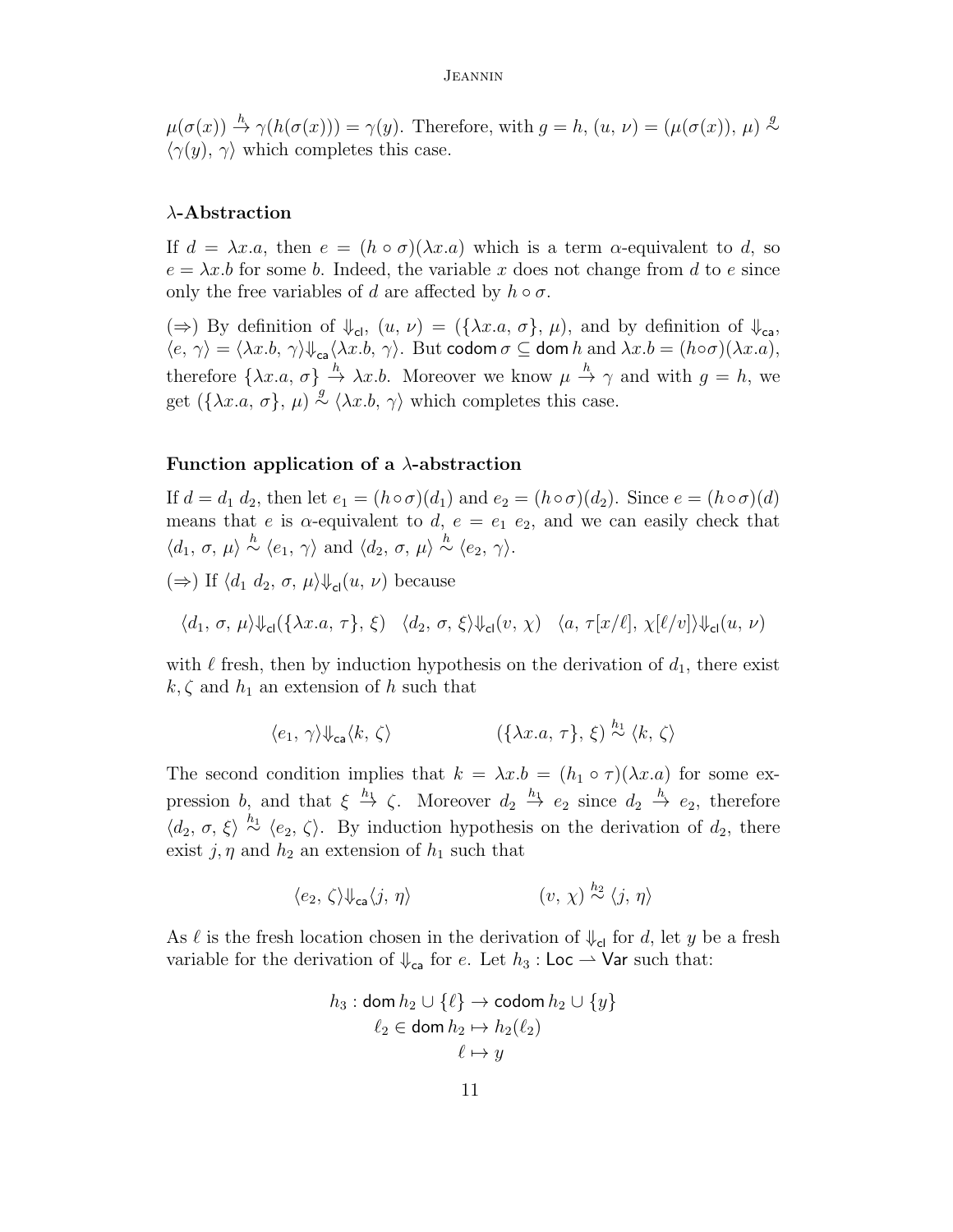**Lemma 4.6**  $\langle a, \tau[x/\ell], \chi[\ell/v] \rangle \stackrel{h_3}{\sim} (b[x/y], \eta[y/j])$ 

**Proof.** First of all,  $\lambda x.b = (h_1 \circ \tau)(\lambda x.a)$ ,  $h_3$  is an extension of  $h_1$  and  $FV(\lambda x.a) \subseteq$  dom  $h_1$ , therefore  $\lambda x.b = (h_3 \circ \tau)(\lambda x.a)$ . Now  $b[x/y] = ((h_3 \circ$  $\tau$ )[x/y])( $\lambda x.a$ ) = ( $h_3 \circ \tau$ [x/ $\ell$ ])( $\lambda x.a$ ) since  $h_3(\ell) = y$ .

We further need to argue that  $\chi[\ell/v] \stackrel{h_3}{\rightarrow} \eta[y/j]$ . We already know that dom  $h_3 =$  dom  $h_2 \cup {\ell} =$  dom  $\chi \cup {\ell} =$  dom  $\chi[\ell/v]$ , and  $h_3$ (dom  $\chi[\ell/v] =$ codom  $h_2 \cup \{y\} = \text{dom } \eta[y/j]$ . Let  $\ell_3 \in \text{dom } \chi[\ell/v]$ . If  $\ell_3 \in \text{dom } \chi$ , then  $\chi[\ell/v](\ell_3) = \chi(\ell_3) \stackrel{h_2}{\rightarrow} \eta(h_3(\ell_3)) = \eta[y/j](h_3(\ell_3))$  by injectivity of  $h_3$ , therefore  $\chi[\ell/v](\ell_3) \stackrel{h_3}{\rightarrow} \eta[y/j](h_3(\ell_3))$ . Otherwise,  $\ell_3 = \ell$  and then  $\chi[\ell/v](\ell) =$  $v \stackrel{h_2}{\rightarrow} j = \eta[y/j](y) = \eta[y/j](h_3(\ell))$ , therefore since  $h_3$  is an extension of  $h_2$ ,  $\chi[\ell/v](\ell) \stackrel{h_3}{\rightarrow} \eta[y/j](h_3(\ell)).$  This completes the proof of the lemma.  $\Box$ 

Using lemma [4.6](#page-10-0) and by induction hypothesis on the derivation of  $a$ , there exist  $i, \delta$  and g an extension of  $h_3$  such that

$$
\langle b[x/y], \eta[y/j] \rangle \psi_{\text{ca}} \langle i, \delta \rangle \qquad (u, \nu) \stackrel{g}{\sim} \langle i, \delta \rangle
$$

Therefore, by definition of  $\Downarrow_{\mathsf{cl}}$ ,  $\langle e_1 \ e_2, \ \gamma \rangle \Downarrow_{\mathsf{ca}} \langle i, \delta \rangle$  and  $(u, v) \stackrel{g}{\sim} \langle i, \delta \rangle$ , which completes this case.

## Variable assignment

If  $d = (x := d_1)$  for some variable x and expression  $d_1$ , then  $e = (h \circ \sigma)(x :=$  $d_1$  =  $(y := e_1)$  with y a variable such that  $y = (h \circ \sigma)(x)$  and  $e_1 = (h \circ \sigma)(d_1)$ . Therefore  $\langle d_1, \sigma, \mu \rangle \stackrel{h}{\sim} \langle e_1, \gamma \rangle$ .

 $(\Rightarrow)$  The derivation of  $\psi_{\text{cl}}$  for d shows that  $(u, v) = ((), \xi[\sigma(x)/v])$  for some  $v, \xi$  such that

$$
\langle e_1, \sigma, \mu \rangle \psi_{\rm cl}(v, \xi)
$$

By induction hypothesis on the derivation of  $\Downarrow_{\text{cl}}$  for  $d_1$ , there exist  $j, \zeta$  and g an extension of h such that

$$
\langle e_1, \gamma \rangle \Downarrow_{\mathsf{ca}} \langle j, \zeta \rangle \qquad (v, \xi) \stackrel{g}{\sim} \langle j, \zeta \rangle
$$

<span id="page-11-0"></span>**Lemma 4.7** ((),  $\xi[\sigma(x)/v] \stackrel{g}{\sim} \langle (), \zeta[y/j] \rangle$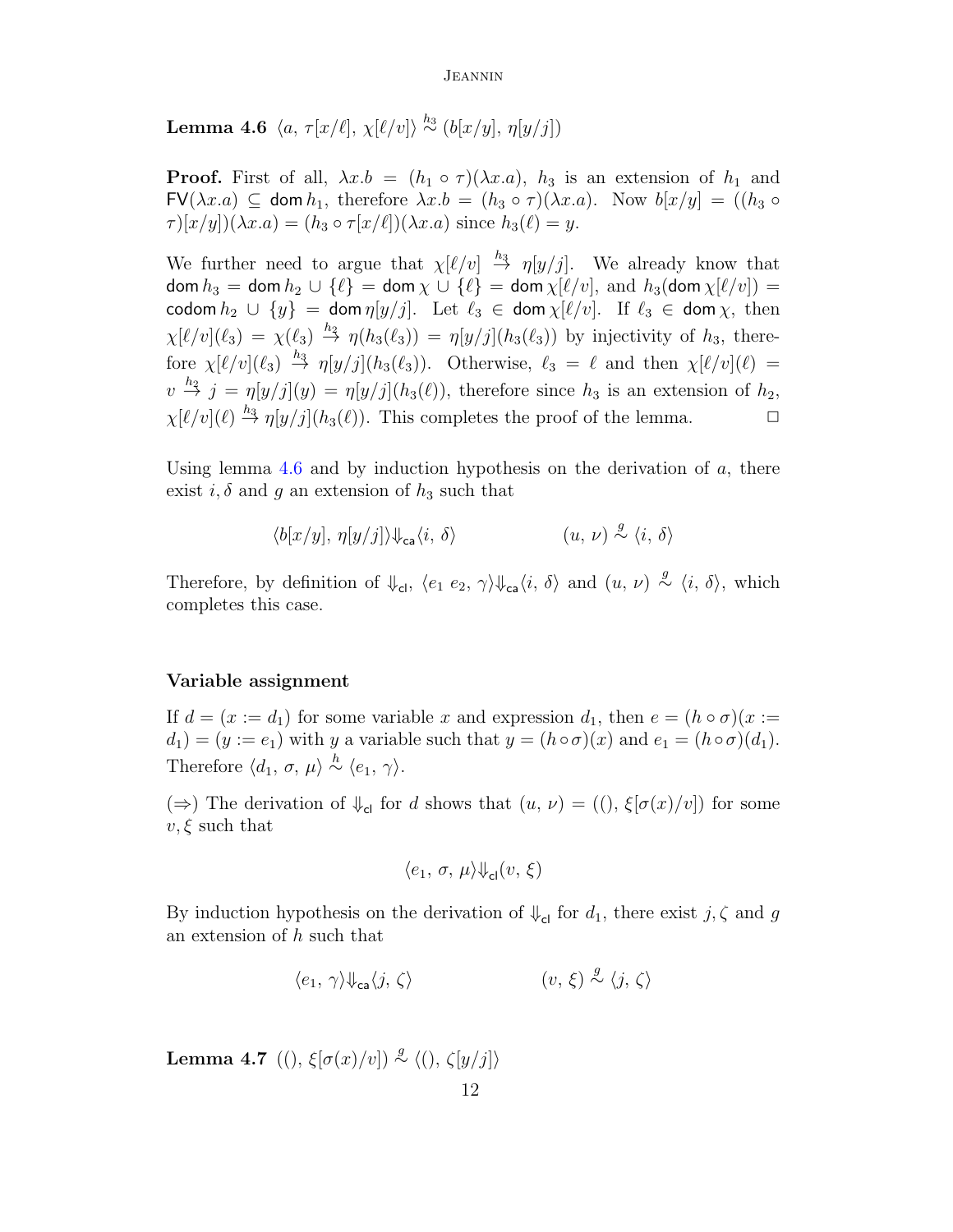**Proof.** The domain conditions are fulfilled since  $(v, \xi) \stackrel{g}{\sim} \langle j, \zeta \rangle$ , dom  $\xi =$  $\text{dom } \xi[\sigma(x)/v]$  and  $\text{dom } \zeta = \text{dom } \zeta[y/j]$ . Let  $\ell \in \text{dom } \xi[\sigma(x)/v] = \text{dom } \xi$ . If  $\ell = \sigma(x)$  then  $\xi[\sigma(x)/v](\ell) = v \stackrel{g}{\sim} j = \zeta[y/j](y) = \zeta[y/j](g(\ell))$  since  $g(\ell) =$  $(g \circ \sigma)(x) = (h \circ \sigma)(x) = y$ . Otherwise  $\xi[\sigma(x)/v](\ell) = \xi(\ell) \stackrel{g}{\sim} \zeta(h(\ell)) =$  $\zeta[y/j](g(\ell))$  using that h is injective and g is an extension of h. Finally ()  $\stackrel{g}{\rightarrow}$  (), which completes the proof of the lemma.

Using lemma [4.7](#page-11-0) and by definition of  $\psi_{ca}$ ,  $\langle x := e_1, \gamma \rangle \psi_{ca} \langle (h, \zeta[y/j]) \rangle$  and  $\langle u, v \rangle =$  $((), \xi[\sigma(x)/v]) \stackrel{g}{\sim} \langle (), \zeta[y/j] \rangle$ , which completes this case.

The other cases are proved in the appendix.

 $\Box$ 

## <span id="page-12-0"></span>5 Capsules encode less information

When evaluating an expression using capsules, less information is kept than when evaluating the same expression using closures. Intuitively, when using closures, the state of the computation keeps track of exactly what variables of a  $\lambda$ -abstraction are in scope, even if those variables do not appear in the λ-abstraction itself and will therefore never be used. When using capsules however, the capsule only keeps track of the variables that are both in scope and appear in the  $\lambda$ -abstraction.

For example, let us evaluate the expressions  $d = (\text{let } x = 1 \text{ in } \text{let } y = \lambda y.0 \text{ in } y)$ and  $e = (\text{let } y = \lambda y.0 \text{ in } \text{let } x = 1 \text{ in } y)$ . Using the definitions of  $\Downarrow_{\text{cl}}$  and  $\Downarrow_{\text{ca}}$ , we can prove that:

$$
d\psi_{\text{cl}}(\{\lambda y.0, [x = \ell_1]\}, [\ell_1 = 1, \ell_2 = \{\lambda y.0, [x = 1]\}])
$$
  

$$
e\psi_{\text{cl}}(\{\lambda y.0, [x = 1, \ell_2 = \{\lambda y.0, [x = 1]\}])
$$
  

$$
d\psi_{\text{ca}}(\lambda y.0, [x' = 1, y' = \lambda y.0])
$$
  

$$
e\psi_{\text{ca}}(\lambda y.0, [x' = 1, y' = \lambda y.0])
$$

On this example, the result of evaluating d and e with  $\psi_{\text{cl}}$  keeps track of whether x is in scope or not, but evaluating d and e with  $\psi_{\text{ca}}$  does not. This information is completely superfluous for the rest of the computation and suppressing it with capsules avoids some overhead. Propositions [5.1](#page-12-1) to [5.4](#page-13-0) give a more precise account of what is happening.

<span id="page-12-1"></span>**Proposition 5.1** If  $v \stackrel{h}{\rightarrow} i$  then given h, i can be uniquely determined from v; the converse is not true.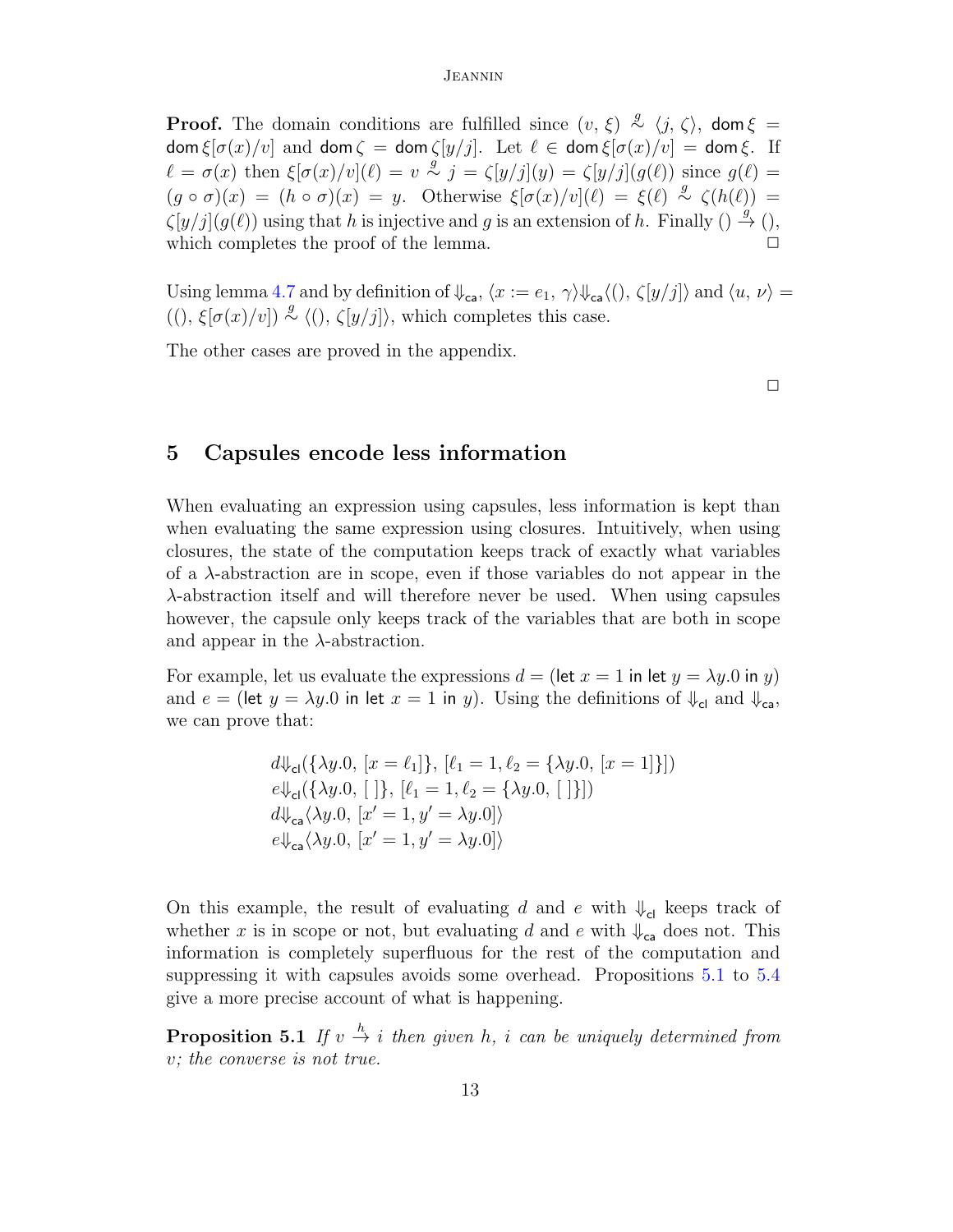**Proof.** If  $v \stackrel{h}{\to} i_1$  and  $v \stackrel{h}{\to} i_2$  then either:

- $v \in$  Const and then  $v = i_1$  and  $v = i_2$  thus  $i_1 = i_2$ ;
- $v = {\lambda x.a, \tau} \in \mathsf{Cl}$  and then  $i_1 = (h \circ \tau)(\lambda x.a)$  and  $i_2 = (h \circ \tau)(\lambda x.a)$  thus  $i_1 = i_2.$

However,  $\{\lambda y.0, [\ ]\} \stackrel{h}{\rightarrow} (\lambda y.0)$  and  $\{\lambda y.0, [x = \ell]\} \stackrel{h}{\rightarrow} (\lambda y.0)$ .

<span id="page-13-1"></span>**Proposition 5.2** If  $\mu \stackrel{h}{\rightarrow} \gamma$  then given h,  $\gamma$  can be uniquely determined from  $\mu$ ; the converse is not true.

**Proof.** If  $\mu \stackrel{h}{\rightarrow} \gamma_1$  and  $\mu \stackrel{h}{\rightarrow} \gamma_2$  then  $\textsf{dom}\,\gamma_1 = h(\textsf{dom}\,\mu) = \textsf{dom}\,\gamma_2$ . Moreover, for all  $\ell \in \text{dom } mu, \mu(\ell) \stackrel{h}{\to} \gamma_1(h(\ell))$  and  $\mu(\ell) \stackrel{h}{\to} \gamma_2(h(\ell))$  therefore using proposition [5.1,](#page-12-1)  $\gamma_1(h(\ell)) = \gamma_2(h(\ell))$ . This covers all the domain of  $\gamma_1$  and  $\gamma_2$ since dom  $\gamma_1 =$  dom  $\gamma_2 = h$ (dom  $\mu$ ).

However, with h transforming  $\ell$  in z,  $[\ell = {\lambda y.0}, [ ] \}$   $\stackrel{h}{\to} [z = \lambda y.0]$  and  $[\ell = {\lambda y.0, [x = \ell]}] \stackrel{h}{\rightarrow} [z = \lambda y.0]$ 

**Proposition 5.3** If  $\langle d, \sigma, \mu \rangle \stackrel{h}{\sim} \langle e, \gamma \rangle$  then given h,  $\langle e, \gamma \rangle$  can be uniquely determined from  $\langle d, \sigma, \mu \rangle$ ; the converse is not true.

**Proof.** If  $\langle d, \sigma, \mu \rangle \stackrel{h}{\sim} \langle e_1, \gamma_1 \rangle$  and  $\langle d, \sigma, \mu \rangle \stackrel{h}{\sim} \langle e_2, \gamma_2 \rangle$ , then  $(h \circ \sigma(d)) = e_1$ and  $(h \circ \sigma(d)) = e_2$  therefore  $e_1 = e_2$ . Moreover  $\mu \stackrel{h}{\to} \gamma_1$  and  $\mu \stackrel{h}{\to} \gamma_2$  therefore using proposition [5.2,](#page-13-1)  $\gamma_1 = \gamma_2$ .

However, with h transforming  $\ell$  in z,

$$
\langle x, [x = \ell], [\ell = {\lambda y. 0, [\ ]}] \rangle \stackrel{h}{\sim} \langle z, [z = \lambda y. 0] \rangle
$$

$$
\langle x, [x = \ell], [\ell = {\lambda y. 0, [x = \ell]}] \rangle \stackrel{h}{\sim} \langle z, [z = \lambda y. 0] \rangle
$$

<span id="page-13-0"></span>**Proposition 5.4** If  $(v, \mu) \stackrel{h}{\sim} \langle i, \gamma \rangle$  then given h,  $\langle i, \gamma \rangle$  can be uniquely determined from  $(v, \mu)$ ; the converse is not true.

**Proof.** The unicity of  $\langle i, \gamma \rangle$  is a direct consequence of propositions [5.1](#page-12-1) and [5.2.](#page-13-1) However,

$$
(\{\lambda y.0, [\ ]\}, [\ ])\stackrel{h}{\sim}\langle \lambda y.0, [\ ]\rangle
$$

$$
(\{\lambda y.0, [x=\ell]\}, [\ell = 1])\stackrel{h}{\sim}\langle \lambda y.0, [\ ]\rangle
$$

 $\Box$ 

 $\Box$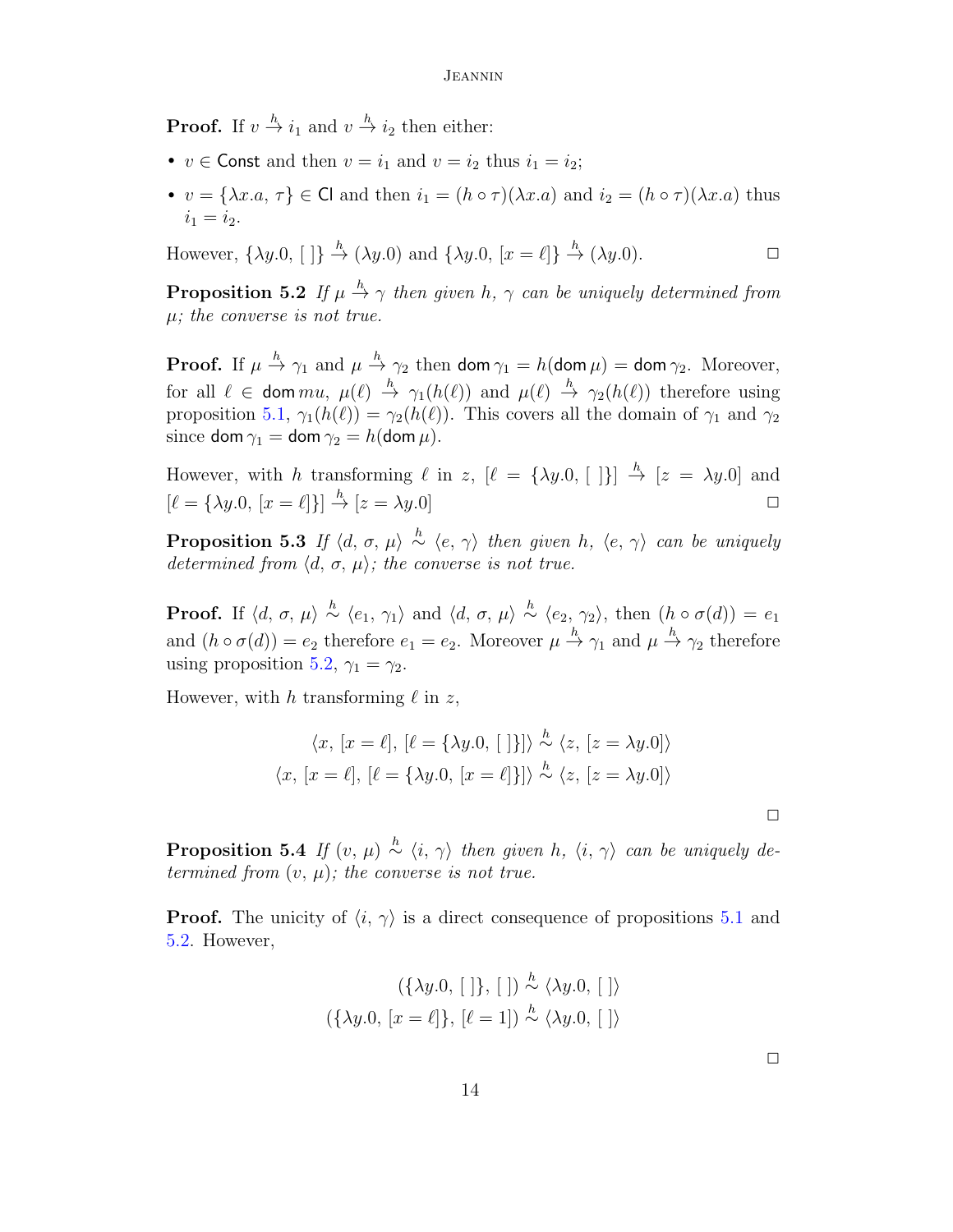The idea behind those propositions is that for every capsule, there are several bisimilar states corresponding to different computations, and each keeping track of a different set of superfluous information. Similarly, for every irreducible capsules, there are several bisimilar results keeping track of superfluous information. Capsules thus offer a much cleaner representation of the state of computation.

## <span id="page-14-0"></span>6 Discussion

### 6.1 Capsules and Closures: a strong correspondence

Theorem [4.5](#page-9-0) shows that capsules and closures are very strongly related. Not only is there a derivation based on capsules for every derivation based on closures, but these two derivations mirror each other. This is because each rule of the definition of  $\Downarrow_{\text{ca}}$  mirrors a rule of the definition of  $\Downarrow_{\text{cl}}$ , and because the proof of the theorem is a direct structural induction on the definitions of  $\Downarrow_{\rm cl}$  and  $\Downarrow_{\rm ca}$ . Thus the computations are completely bisimilar, even though definining computations for capsules is simpler.

## 6.2 Capsules allow to suppress the environment  $\sigma$

When using closures, a state is a triple  $\langle d, \sigma, \mu \rangle$  whereas when using capsules, it is just a capsule  $\langle e, \gamma \rangle$ . It they are bisimilar under h, it means that  $(h \circ \sigma)(d) = e$  and  $\mu \stackrel{h}{\rightarrow} \gamma$ . Really, capsules eliminate the need for the environment  $\sigma$  and thus suppress the indirection in closures that was needed to handle imperative features. Moreover, the initial idea between the capsule environment  $\gamma$  was that it would replace the (closure) environment  $\sigma$ . However, it is remarkable that  $\gamma$  is much closer to the store  $\mu$ , while at the same time eliminates the need for the (closure) environment  $\sigma$ .

## 6.3 A simple small-step semantics for capsules

When establishing theorem [4.5,](#page-9-0) we tried to build a small-step semantics for closures and capsules. We only present here what happens on the rule for the application (d e) when d has already been reduced to a  $\lambda$ -term and e to a value, as all the other rules are reasonably straightforward.

Using closures, we are trying to take the next small step in the state  $\langle \{\lambda x.a, \tau\} \ v, \sigma, \mu \rangle$ . We would like to write something like:

$$
\langle \{\lambda x.a, \tau\} \ v, \sigma, \mu \rangle \rightarrow_{\mathsf{cl}} \langle a, \tau[x/\ell], \mu[\ell/v] \rangle \quad (\ell \text{ fresh})
$$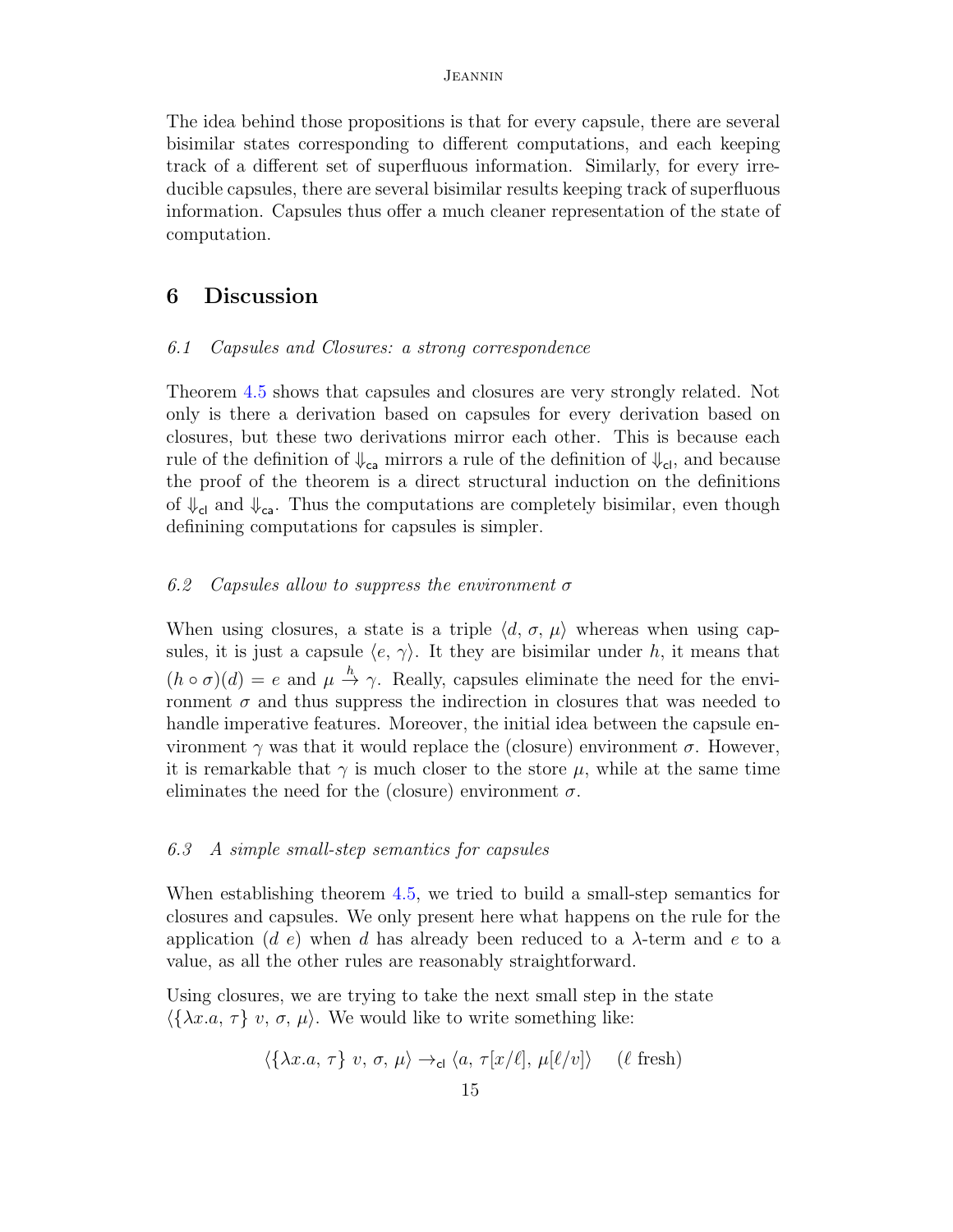This rule is wrong: it drops the environment  $\sigma$ , but when this evaluation is in context,  $\sigma$  has to come back once we finish evaluating a. One solution is to write a rule involving several small steps, which is really a big step rule. Another solution is to keep track of the whole stack of environments to come back to the previous environment each time we get out of a scope (see [\[24\]](#page-16-6)).

Using capsules however, the following rule comes very naturally:

 $\langle (\lambda x.a) i, \gamma \rangle \rightarrow_{\mathsf{ca}} \langle a[x/y], \gamma[y/i] \rangle$  (y fresh)

Along with the other small-step rules, this shows that the capsule semantics is fully relational and does not need any stack or auxiliary data structure.

## References

- <span id="page-15-0"></span>[1] J.-B. Jeannin and D. Kozen, "Computing with capsules," Computing and Information Science, Cornell University, Tech. Rep. [http://hdl.handle.net/1813/22082,](http://hdl.handle.net/1813/22082) January 2011.
- <span id="page-15-1"></span>[2] I. Mason and C. Talcott, "Equivalence in functional languages with effects," 1991.
- [3] ——, "Programming, transforming, and proving with function abstractions and memories."
- <span id="page-15-6"></span>[4] ——, "Axiomatizing operational equivalence in the presence of side effects," in Fourth Annual Symposium on Logic in Computer Science. IEEE. IEEE Computer Society Press, 1989, pp. 284–293.
- <span id="page-15-7"></span>[5] M. Felleisen and R. Hieb, "The revised report on the syntactic theories of sequential control and state," *Theoretical Computer Science*, vol. 103, pp. 235–271, 1992.
- [6] K. Aboul-Hosn, "Programming with private state," Honors Thesis, The Pennsylvania State University, December 2001. [Online]. Available: [http://www.cs.cornell.edu/%7Ekamal/thesis.](http://www.cs.cornell.edu/%7Ekamal/thesis.pdf) [pdf](http://www.cs.cornell.edu/%7Ekamal/thesis.pdf)
- [7] K. Aboul-Hosn and D. Kozen, "Relational semantics of local variable scoping," Cornell University, Tech. Rep. 2005-2000, 2005. [Online]. Available: [http://www.cs.cornell.edu/](http://www.cs.cornell.edu/%7Ekamal/local.pdf) [%7Ekamal/local.pdf](http://www.cs.cornell.edu/%7Ekamal/local.pdf)
- <span id="page-15-8"></span>[8] E. Moggi, "Notions of computation and monads," Information and Computation, vol. 93, no. 1, 1991.
- <span id="page-15-4"></span>[9] R. Milne and C. Strachey, A Theory of Programming Language Semantics. New York, NY, USA: Halsted Press, 1977.
- [10] D. Scott, "Mathematical concepts in programmng language semantics," in Proc. 1972 Spring Joint Computer Conferences. Montvale, NJ: AFIPS Press, 1972, pp. 225–34.
- [11] J. E. Stoy, Denotational Semantics: The Scott-Strachey Approach to Programming Language Theory. Cambridge, MA, USA: MIT Press, 1981.
- <span id="page-15-5"></span>[12] J. Y. Halpern, A. R. Meyer, and B. A. Trakhtenbrot, "The semantics of local storage, or what makes the free-list free?" in Proc. 11th ACM Symp. Principles of Programming Languages (POPL'84), New York, NY, USA, 1984, pp. 245–257.
- <span id="page-15-3"></span>[13] P. J. Landin, "The mechanical evaluation of expressions," Computer Journal, vol. 6, no. 5, pp. 308–320, 1964.
- <span id="page-15-2"></span>[14] ——, "The next 700 programming languages," Commun. ACM, vol. 9, pp. 157–166, March 1966. [Online]. Available: <http://doi.acm.org/10.1145/365230.365257>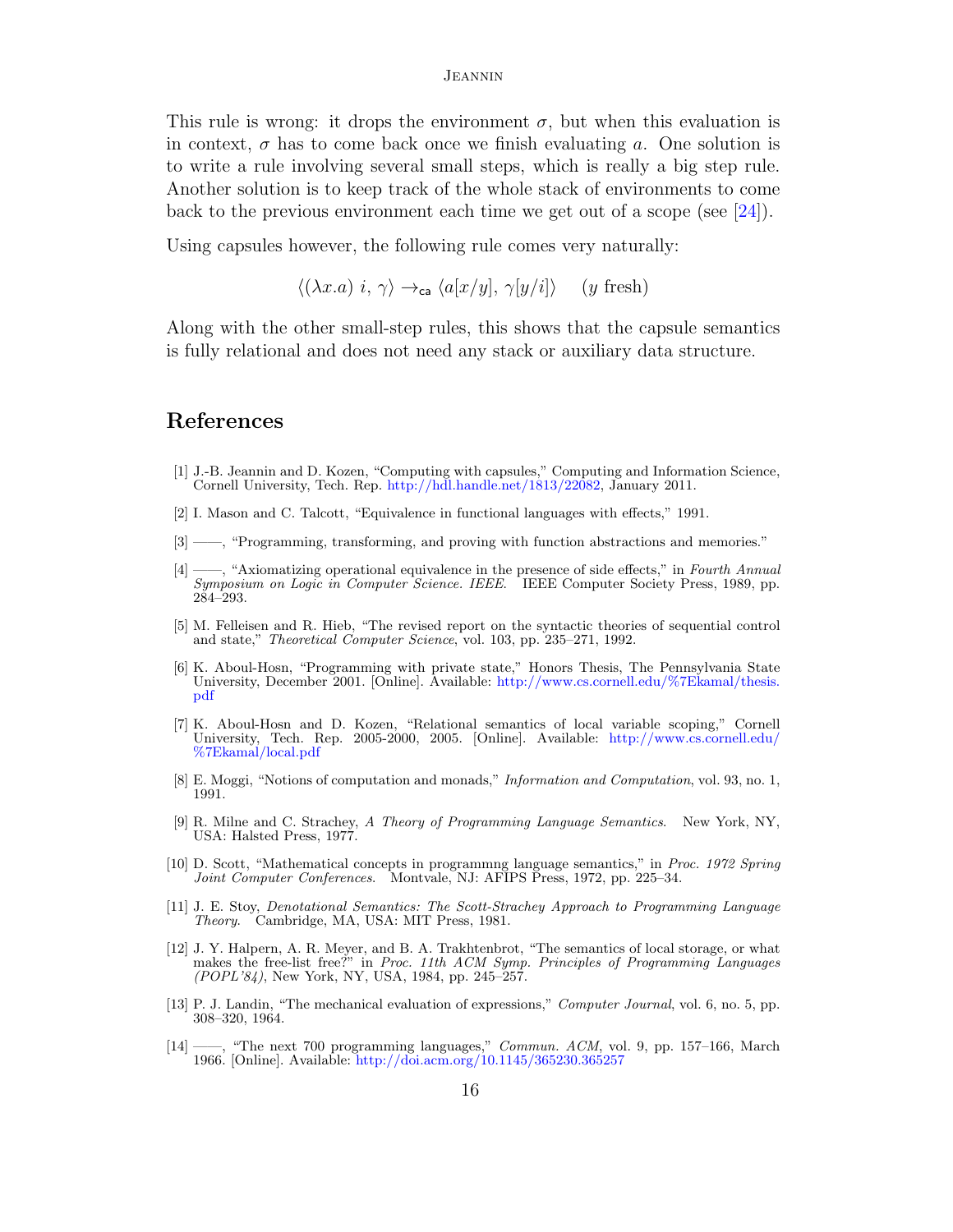- <span id="page-16-0"></span>[15] G. J. Sussman and G. L. Steele, "Scheme: A interpreter for extended lambda calculus," Higher-Order and Symbolic Computation, vol. 11, pp. 405–439, 1998, 10.1023/A:1010035624696. [Online]. Available: <http://dx.doi.org/10.1023/A:1010035624696>
- <span id="page-16-1"></span>[16] I. A. Mason and C. L. Talcott, "References, local variables and operational reasoning," in Seventh Annual Symposium on Logic in Computer Science. IEEE, 1992, pp. 186–197. [Online]. Available: <http://www-formal.stanford.edu/MT/92lics.ps.Z>
- [17] A. M. Pitts and I. D. B. Stark, "Observable properties of higher order functions that dynamically create local names, or what's new?" in MFCS, ser. Lecture Notes in Computer Science, A. M. Borzyszkowski and S. Sokolowski, Eds., vol. 711. Springer, 1993, pp. 122–141.
- [18] A. M. Pitts, "Operationally-based theories of program equivalence," in Semantics and Logics of Computation, ser. Publications of the Newton Institute, P. Dybjer and A. M. Pitts, Eds. Cambridge University Press, 1997, pp. 241–298. [Online]. Available: http://www.cs.tau.ac.il/∼[nachumd/formal/exam/pitts.pdf](http://www.cs.tau.ac.il/~nachumd/formal/exam/pitts.pdf)
- <span id="page-16-2"></span>[19] A. M. Pitts and I. D. B. Stark, "Operational reasoning in functions with local state," in Higher Order Operational Techniques in Semantics, A. D. Gordon and A. M. Pitts, Eds. Cambridge University Press, 1998, pp. 227–273. [Online]. Available: <http://homepages.inf.ed.ac.uk/stark/operfl.pdf>
- <span id="page-16-3"></span>[20] S. Abramsky, K. Honda, and G. McCusker, "A fully abstract game semantics for general references," in LICS '98: Proceedings of the 13th Annual IEEE Symposium on Logic in Computer Science. Washington, DC, USA: IEEE Computer Society, 1998, pp. 334–344.
- [21] J. Laird, "A game semantics of local names and good variables." in FoSSaCS, ser. Lecture Notes in Computer Science, I. Walukiewicz, Ed., vol. 2987. Springer, 2004, pp. 289–303.
- <span id="page-16-4"></span>[22] S. Abramsky and G. McCusker, "Linearity, sharing and state: a fully abstract game semantics for idealized ALGOL with active expressions." Electr. Notes Theor. Comput. Sci., vol. 3, 1996.
- <span id="page-16-5"></span>[23] G. Winskel, The Formal Semantics of Programming Languages. MIT Press, 1993.
- <span id="page-16-6"></span>[24] K. Aboul-Hosn and D. Kozen, "Relational semantics for higher-order programs," in Proc. 8th Int. Conf. Mathematics of Program Construction (MPC'06), ser. Lecture Notes in Computer Science, T. Uustalu, Ed., vol. 4014. Springer, July 2006, pp. 29–48.

## A Appendix: Proof of theorem [4.5](#page-9-0)

We include here the cases we have not included in the main text.

### Variable call

( $\Leftarrow$ ) The converse is similar. By definition of  $\psi_{\text{ca}}$ ,  $\langle i, \delta \rangle = \langle \gamma(y), \gamma \rangle$ , and by definition of  $\Downarrow_{\mathsf{cl}}$ ,  $\langle d, \sigma, \mu \rangle = \langle x, \sigma, \mu \rangle \Downarrow_{\mathsf{cl}} (\mu(\sigma(x)), \mu)$ . Moreover  $\mu \stackrel{h}{\to} \gamma$ , therefore by definition of  $\stackrel{h}{\to}$ ,  $\mu(\sigma(x)) \stackrel{h}{\to} \gamma(h(\sigma(x))) = \gamma(y)$ . Therefore, with  $g = h$ ,  $(\mu(\sigma(x)), \mu) \stackrel{g}{\sim} \langle \gamma(y), \gamma \rangle = \langle i, \delta \rangle$  which completes this case.

## λ-Abstraction

( $\Leftarrow$ ) The converse is similar. By definition of  $\psi_{c\alpha}$ ,  $\langle i, \delta \rangle = \langle \lambda x.b, \gamma \rangle$ , and by definition of  $\Downarrow_{\text{cl}}$ ,  $\langle d, \sigma, \mu \rangle = \langle \lambda x.a, \sigma, \mu \rangle \Downarrow_{\text{cl}} (\{\lambda x.a, \sigma\}, \mu)$ . But codom  $\sigma \subseteq$ dom h and  $\lambda x.b = (h \circ \sigma)(\lambda x.a)$ , therefore  $\{\lambda x.a, \sigma\} \stackrel{h}{\to} \lambda x.b$ . Moreover we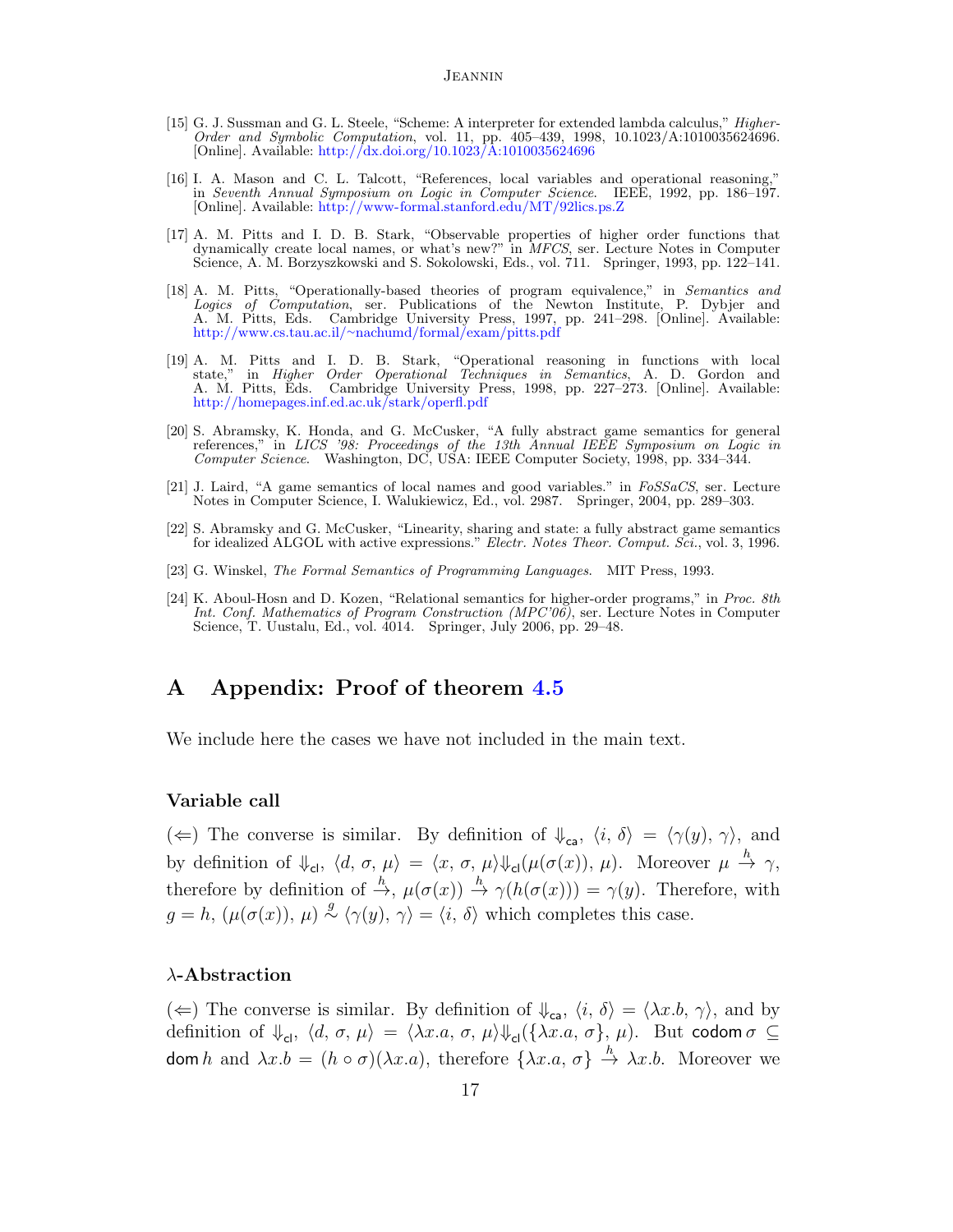know  $\mu \stackrel{h}{\rightarrow} \gamma$  and with  $g = h$ , we get  $({\lambda x.a, \sigma}, \mu) \stackrel{g}{\sim} {\langle \lambda x.b, \gamma \rangle}$  which completes this case.

### Function application of a  $\lambda$ -abstraction

( $\Leftarrow$ ) The converse is similar. If  $\langle e_1, e_2, \gamma \rangle \psi_{\rm cl} \langle i, \delta \rangle$  because

$$
\langle e_1, \gamma \rangle \Downarrow_{\text{ca}} \langle \lambda x. b, \zeta \rangle \qquad \langle e_2, \zeta \rangle \Downarrow_{\text{ca}} \langle j, \eta \rangle \qquad \langle b[x/y], \eta[y/j] \rangle \Downarrow_{\text{ca}} \langle i, \delta \rangle
$$

with  $y$  fresh, then by induction hypothesis on the derivation of  $e_1$ , there exist  $w, \xi$  and  $h_1$  an extension of h such that

$$
\langle d_1, \sigma, \mu \rangle \psi_{\text{ca}}(w, \xi) \qquad (w, \xi) \stackrel{h_1}{\sim} \langle \lambda x.b, \zeta \rangle
$$

The second condition implies that  $w = {\lambda x.a, \tau}$  for some  $a, \tau$  such that  $(h_1 \circ \tau)(\lambda x.a) = \lambda x.b$ , and that  $\xi \stackrel{h_1}{\to} \zeta$ . Moreover  $d_2 \stackrel{h_1}{\to} e_2$  since  $d_2 \stackrel{h}{\to} e_2$ , therefore  $\langle d_2, \sigma, \xi \rangle \stackrel{h_1}{\sim} \langle e_2, \zeta \rangle$ . By induction hypothesis on the derivation of  $e_2$ , there exist  $v, \chi$  and  $h_2$  an extension of  $h_1$  such that

$$
\langle d_2, \sigma, \xi \rangle \psi_{\text{ca}}(v, \chi) \qquad (j, \eta) \stackrel{h_2}{\sim} (v, \chi)
$$

As y is the fresh variable chosen in the derivation of  $\psi_{\mathsf{ca}}$  for e, let  $\ell$  be a fresh location for the derivation of  $\Downarrow_{\text{cl}}$  for d. Let  $h_3$ : Loc  $\rightarrow$  Var such that:

$$
h_3: \text{dom } h_2 \cup \{\ell\} \to \text{codom } h_2 \cup \{y\}
$$

$$
\ell_2 \in \text{dom } h_2 \mapsto h_2(\ell_2)
$$

$$
\ell \mapsto y
$$

<span id="page-17-0"></span>**Lemma A.1**  $\langle a, \tau[x/\ell], \chi[\ell/v] \rangle \stackrel{h_3}{\sim} (b[x/y], \eta[y/j])$ 

**Proof.** This is the same as lemma [4.6,](#page-10-0) and the same proof holds.  $\Box$ 

Using lemma [A.1](#page-17-0) and by induction hypothesis on the derivation of  $b[x/y]$ , there exist  $u, v$  and g an extension of  $h_3$  such that

$$
\langle a,\,\tau[x/\ell],\,\chi[\ell/v]\rangle\psi_{\rm cl}(u,\,\nu) \qquad \qquad (u,\,\nu)\stackrel{g}{\sim}\langle i,\,\delta\rangle
$$

Therefore, by definition of  $\Downarrow_{\mathsf{cl}}$ ,

$$
\langle d_1 \ d_2, \ \sigma, \ \mu \rangle \psi_{\mathsf{cl}}(u, \ \nu) \qquad \qquad (u, \ \nu) \stackrel{g}{\sim} \langle i, \ \delta \rangle
$$

which completes this case.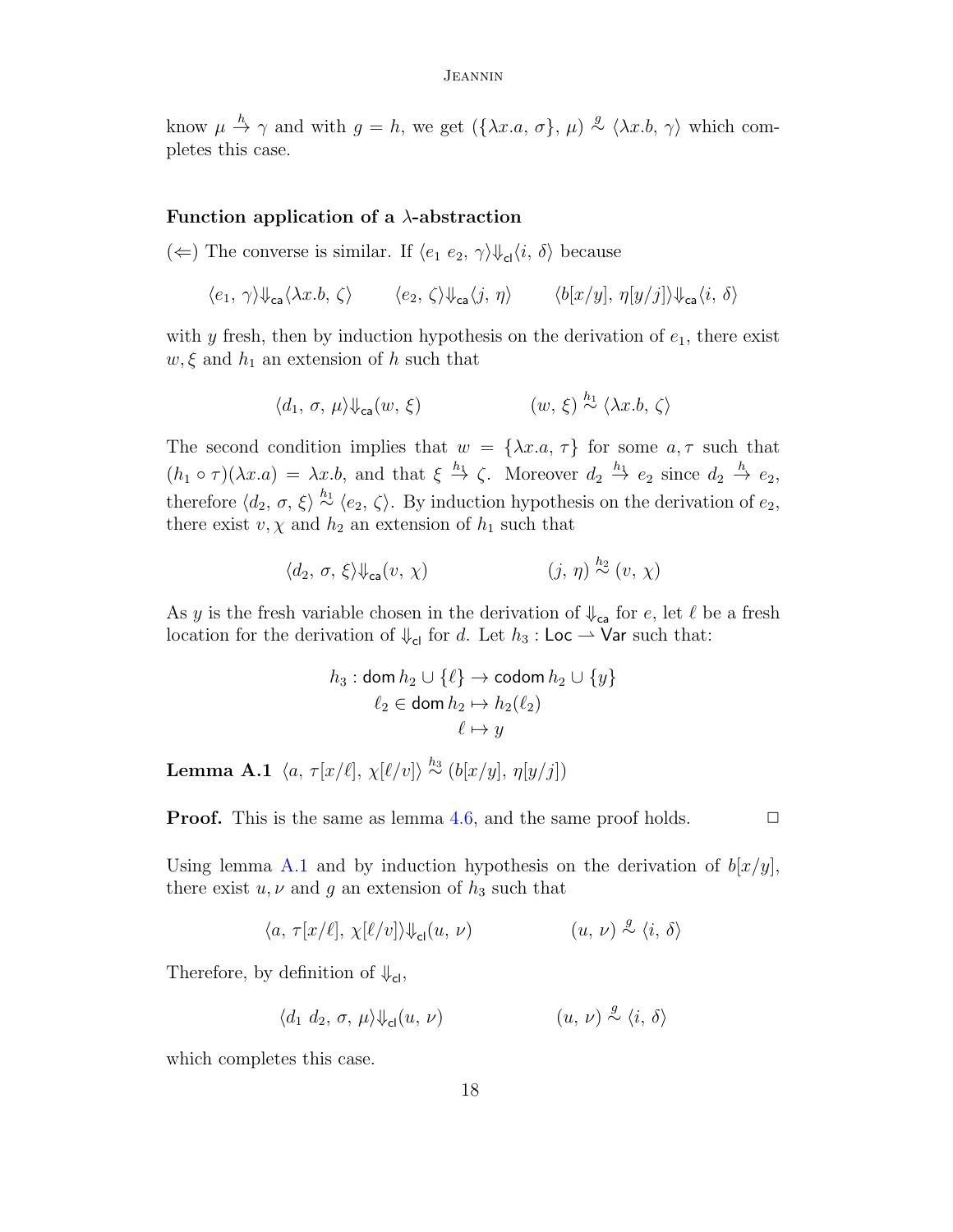### Variable assignment

 $(\Leftarrow)$  The converse is similar. The derivation of  $\downarrow_{\mathsf{ca}}$  for e shows that  $\langle i, \delta \rangle =$  $\langle ( ), \zeta[x/j] \rangle$  for some  $j, \zeta$  such that

$$
\langle e_1, \sigma, \mu \rangle \psi_{\rm cl}(v, \xi)
$$

By induction hypothesis on the derivation of  $\psi_{\mathsf{ca}}$  for  $e_1$ , there exists  $v, \xi$  and g an extension of h such that

$$
\langle d_1, \sigma, \mu \rangle \psi_{\mathsf{ca}} \langle v, \xi \rangle \tag{v, \xi} \langle v, \xi \rangle
$$

<span id="page-18-0"></span>**Lemma A.2** ((),  $\xi[\sigma(x)/v]$ <sup>2</sup>  $\langle$  (),  $\zeta[y/j]$ <sup>2</sup>

**Proof.** This is the same as lemma [4.7,](#page-11-0) and the same proof holds.  $\Box$ 

Using lemma [A.2](#page-18-0) and by definition of  $\psi_{ca}$ ,

$$
\langle x:=d_1,\, \sigma,\, \mu\rangle \mathrm{\mathbb{I}}_{\mathrm{cl}}((),\, \xi[\sigma(x)/v]) \hspace{0.5cm} ((),\, \xi[\sigma(x)/v]) \stackrel{g}{\sim} \langle (),\, \zeta[y/j] \rangle = \langle i,\, \delta \rangle
$$

which completes this case.

## Constant

If  $d = c$  then  $e = (h \circ \sigma)(d) = c$  as well.

 $(\Rightarrow)$  The derivation of  $\Downarrow_{\text{cl}}$  shows that  $(u, v) = (c, \mu)$ , and the derivation of  $\Downarrow_{\text{cl}}$ shows that  $\langle e, \gamma \rangle = \langle c, \gamma \rangle \psi_{\mathsf{ca}} \langle c, \gamma \rangle$ . Moreover  $\mu \stackrel{h}{\to} \gamma$ , therefore with  $g = h$ ,  $(c, \mu) \stackrel{g}{\sim} \langle c, \gamma \rangle$  which completes this case.

( $\Leftarrow$ ) The derivation of  $\Downarrow_{\mathsf{ca}}$  shows that  $\langle i, \delta \rangle = \langle c, \gamma \rangle$ , and the derivation of  $\Downarrow_{\mathsf{ca}}$  shows that  $\langle d, \sigma, \mu \rangle = \langle c, \sigma, \mu \rangle \Downarrow_{\mathsf{cl}} (c, \mu)$ . Moreover  $\mu \stackrel{h}{\to} \gamma$ , therefore with  $g = h, (c, \mu) \stackrel{g}{\sim} \langle c, \gamma \rangle$  which completes this case.

## Function application of a constant function

 $(\Rightarrow)$  If  $\langle d_1 d_2, \sigma, \mu \rangle \psi_{\text{cl}}(u, \nu)$  because

$$
\langle d_1, \sigma, \mu \rangle \psi_{\mathsf{cl}}(f, \xi) \qquad \langle d_2, \sigma, \xi \rangle \psi_{\mathsf{cl}}(c, \nu) \qquad u = f(c)
$$

then, recalling that  $\langle d_1, \sigma, \mu \rangle \stackrel{h}{\sim} (e_1, \gamma)$ , by induction hypothesis on the derivation of  $d_1$ , there exist  $j, \zeta$  and  $h_1$  an extension of h such that

$$
\langle e_1, \gamma \rangle \Psi_{\text{ca}} \langle j, \zeta \rangle \qquad \qquad (f, \xi) \stackrel{h_1}{\sim} \langle j, \zeta \rangle
$$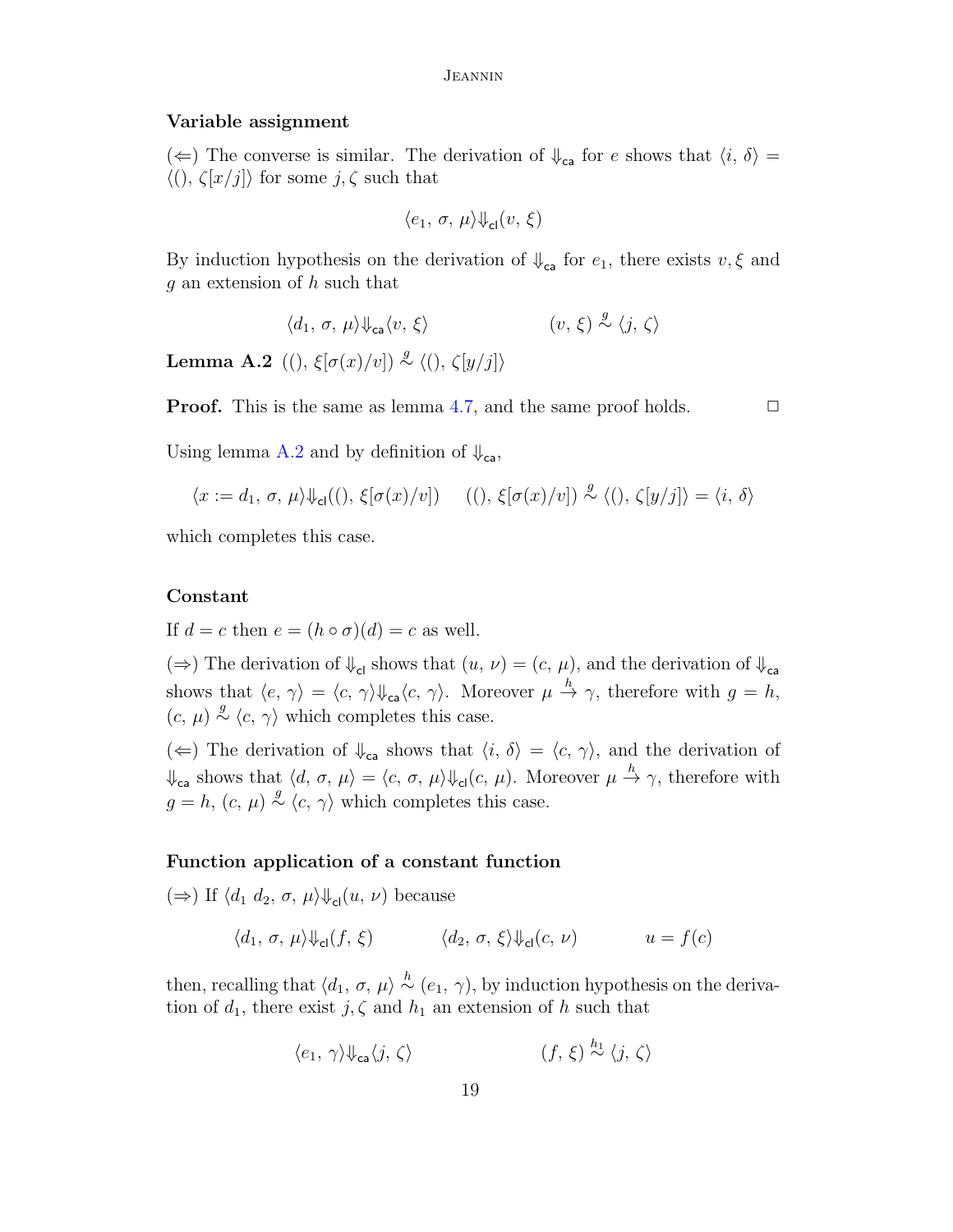The second condition implies  $j = f$  and  $\xi \stackrel{h_1}{\to} \zeta$ . Moreover  $d_2 \stackrel{h_1}{\to} e_2$  since  $d_2 \stackrel{h}{\to}$ e<sub>2</sub>, therefore  $\langle d_2, \sigma, \xi \rangle \stackrel{h_1}{\sim} \langle e_2, \zeta \rangle$ . By induction hypothesis on the derivation of  $d_2$ , there exist  $k, \delta$  and g an extension of  $h_1$  such that

$$
\langle e_2, \zeta \rangle \psi_{\text{ca}} \langle k, \delta \rangle \qquad \qquad (c, \nu) \stackrel{g}{\sim} \langle k, \delta \rangle
$$

The second condition implies  $k = c$  and  $\nu \stackrel{g}{\rightarrow} \delta$ . Therefore, by definition of  $\Downarrow_{\mathsf{ca}},$ 

$$
\langle e_1 \ e_2, \ \gamma \rangle \psi_{\text{ca}} \langle f(c), \ \delta \rangle \qquad \qquad (f(c), \ \nu) \stackrel{g}{\sim} \langle f(c), \ \delta \rangle
$$

which completes this case.

 $(\Leftarrow)$  If  $\langle e_1, e_2, \gamma \rangle \psi_{ca} \langle i, \delta \rangle$  because

$$
\langle e_1, \, \gamma \rangle \Downarrow_{\mathsf{cl}} \langle f, \, \zeta \rangle \qquad \qquad \langle e_2, \, \zeta \rangle \Downarrow_{\mathsf{cl}} \langle c, \, \delta \rangle \qquad u = f(c)
$$

then, recalling that  $\langle d_1, \sigma, \mu \rangle \stackrel{h}{\sim} (e_1, \gamma)$ , by induction hypothesis on the derivation of  $e_1$ , there exist  $v, \xi$  and  $h_1$  an extension of h such that

$$
\langle d_1, \sigma, \mu \rangle \psi_{\text{cl}}(v, \xi) \qquad \qquad (v, \xi) \stackrel{h_1}{\sim} \langle f, \zeta \rangle
$$

The second condition implies  $v = f$  and  $\xi \stackrel{h_1}{\to} \zeta$ . Moreover  $d_2 \stackrel{h_1}{\to} e_2$  since  $d_2 \stackrel{h}{\to}$ e<sub>2</sub>, therefore  $\langle d_2, \sigma, \xi \rangle \stackrel{h_1}{\sim} \langle e_2, \zeta \rangle$ . By induction hypothesis on the derivation of  $e_2$ , there exist w,  $\nu$  and g an extension of  $h_1$  such that

$$
\langle d_2,\,\sigma,\,\xi\rangle \mathbb{I}_{\rm ca}(w,\,\nu) \qquad \qquad (w,\,\nu)\stackrel{g}{\sim}\langle c,\,\delta\rangle
$$

The second condition implies  $w = c$  and  $\nu \stackrel{g}{\rightarrow} \delta$ . Therefore, by definition of  $\Downarrow_{\mathsf{ca}},$ 

$$
\langle d_1 d_2, \sigma, \mu \rangle \psi_{\text{ca}} \langle f(c), \delta \rangle \qquad \qquad (f(c), \nu) \stackrel{g}{\sim} \langle f(c), \delta \rangle
$$

which completes this case.

## Composition

If  $d = (d_1; d_2)$ , then  $e = (e_1; e_2)$  for  $e_1 = (h \circ \sigma)(d_1)$  and  $e_2 = (h \circ \sigma)(d_2)$ , therefore  $\langle d_1, \sigma, \mu \rangle \stackrel{h}{\sim} \langle e_1, \gamma \rangle$  and  $\langle d_2, \sigma, \mu \rangle \stackrel{h}{\sim} \langle e_2, \gamma \rangle$ .

 $(\Leftarrow)$  The derivation of  $\Downarrow_{\text{cl}}$  for d shows that

$$
\langle d_1, \sigma, \mu \rangle \psi_{\mathsf{cl}}((), \xi) \qquad \langle d_2, \sigma, \xi \rangle \psi_{\mathsf{cl}}(u, \nu)
$$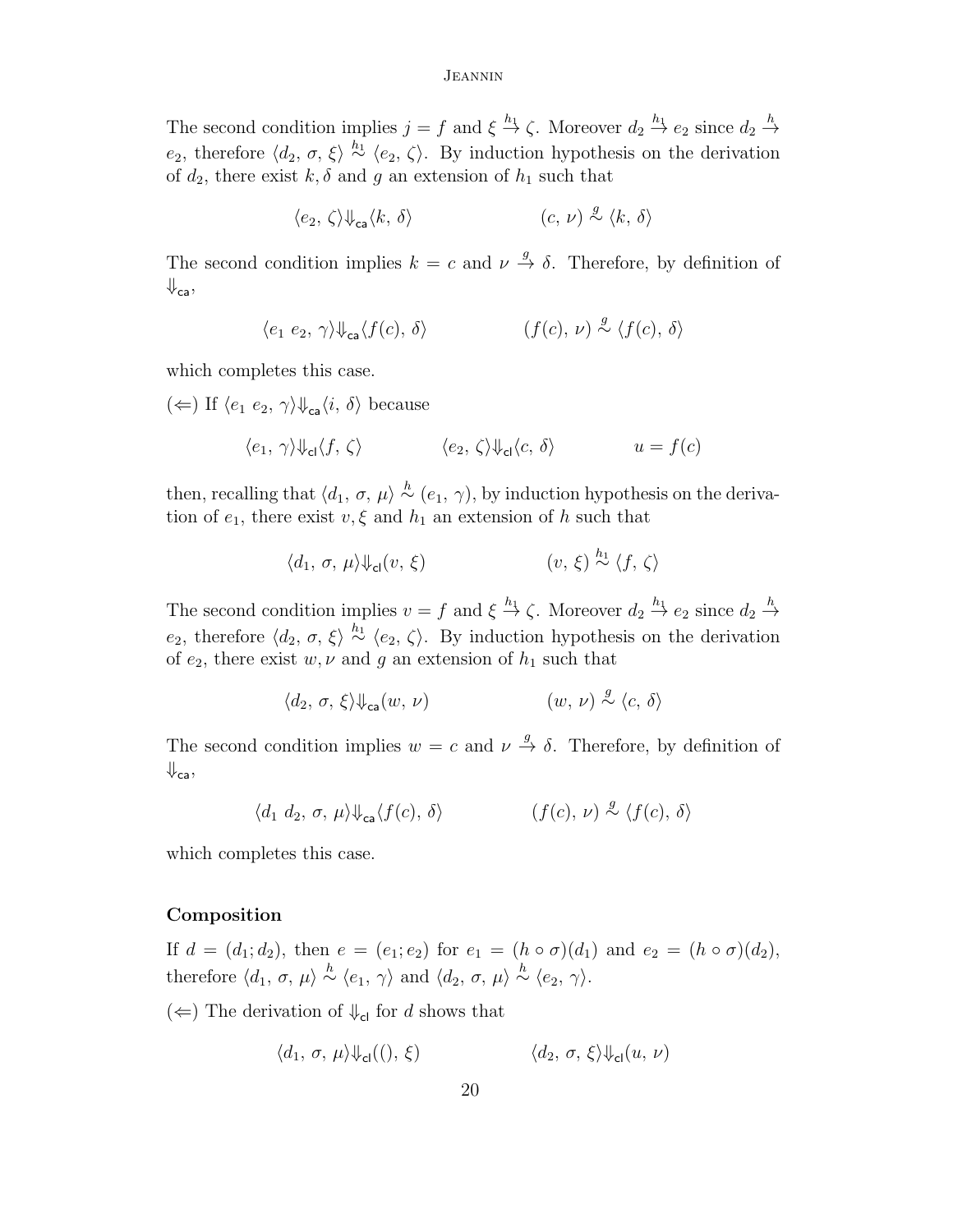for some  $\xi$ . By induction hypothesis on the derivation of  $d_1$ , there exist  $j, \zeta$ and  $h_1$  an extension of h such that

$$
\langle e_1, \gamma \rangle \psi_{\mathsf{ca}} \langle j, \zeta \rangle \tag{0, \xi} \stackrel{h_1}{\sim} \langle j, \zeta \rangle
$$

The second condition implies  $j = ()$  and  $\xi \stackrel{h_1}{\to} \zeta$ . Moreover  $d_2 \stackrel{h_1}{\to} e_2$  since  $d_2 \stackrel{h}{\to}$ e<sub>2</sub>, therefore  $\langle d_2, \sigma, \xi \rangle \stackrel{h_1}{\sim} \langle e_2, \zeta \rangle$ . By induction hypothesis on the derivation of  $d_2$ , there exist  $i, \delta$  and g an extension of  $h_1$  such that

$$
\langle e_2, \zeta \rangle \Psi_{\text{ca}} \langle i, \delta \rangle \qquad \qquad (u, \nu) \stackrel{g}{\sim} \langle i, \delta \rangle
$$

Therefore, by definition of  $\Downarrow_{\mathsf{ca}}$ ,

$$
\langle e_1; e_2, \, \gamma \rangle \Downarrow_{\mathsf{ca}} \langle i, \, \delta \rangle \tag{$u, \, \nu$} \overset{g}{\sim} \langle i, \, \delta \rangle
$$

which completes this case.

 $(\Rightarrow)$  The derivation of  $\downarrow_{\mathsf{ca}}$  for e shows that

$$
\langle e_1, \gamma \rangle \psi_{\text{ca}} \langle (), \zeta \rangle \qquad \qquad \langle e_2, \zeta \rangle \psi_{\text{ca}} \langle i, \delta \rangle
$$

for some  $\zeta$ . By induction hypothesis on the derivation of  $e_1$ , there exist  $v, \xi$ and  $h_1$  an extension of h such that

$$
\langle d_1, \sigma, \mu \rangle \psi_{\mathsf{cl}}(v, \xi) \qquad \qquad (v, \xi) \stackrel{h_1}{\sim} \langle j, \zeta \rangle
$$

The second condition implies  $v = ()$  and  $\xi \stackrel{h_1}{\to} \zeta$ . Moreover  $d_2 \stackrel{h_1}{\to} e_2$  since  $d_2 \stackrel{h}{\to}$ e<sub>2</sub>, therefore  $\langle d_2, \sigma, \xi \rangle \stackrel{h_1}{\sim} \langle e_2, \zeta \rangle$ . By induction hypothesis on the derivation of  $e_2$ , there exist  $u, v$  and g an extension of  $h_1$  such that

$$
\langle d_2, \sigma, \xi \rangle \psi_{\rm cl}(u, \nu) \qquad \qquad (u, \nu) \stackrel{g}{\sim} \langle i, \delta \rangle
$$

Therefore, by definition of  $\downarrow$ <sub>cl</sub>,

$$
\langle d_1; d_2, \sigma \rangle \mu \Downarrow_{\mathsf{ca}} (u, \, \nu) \tag{$u, \, \nu$} \overset{g}{\sim} \langle i, \, \delta \rangle
$$

which completes this case.

## if conditional

If  $d = ($ if a then  $d_1$  else  $d_2$ ), then  $e = ($ if b then  $e_1$  else  $e_2$ ) for  $b = (h \circ \sigma)(a)$ ,  $e_1 = (h \circ \sigma)(d_1)$  and  $e_2 = (h \circ \sigma)(d_2)$ , therefore  $\langle a, \sigma, \mu \rangle \stackrel{h}{\sim} \langle b, \gamma \rangle$ ,  $\langle d_1, \sigma, \mu \rangle \stackrel{h}{\sim}$  $\langle e_1, \gamma \rangle$  and  $\langle d_2, \sigma, \mu \rangle \stackrel{h}{\sim} \langle e_2, \gamma \rangle$ .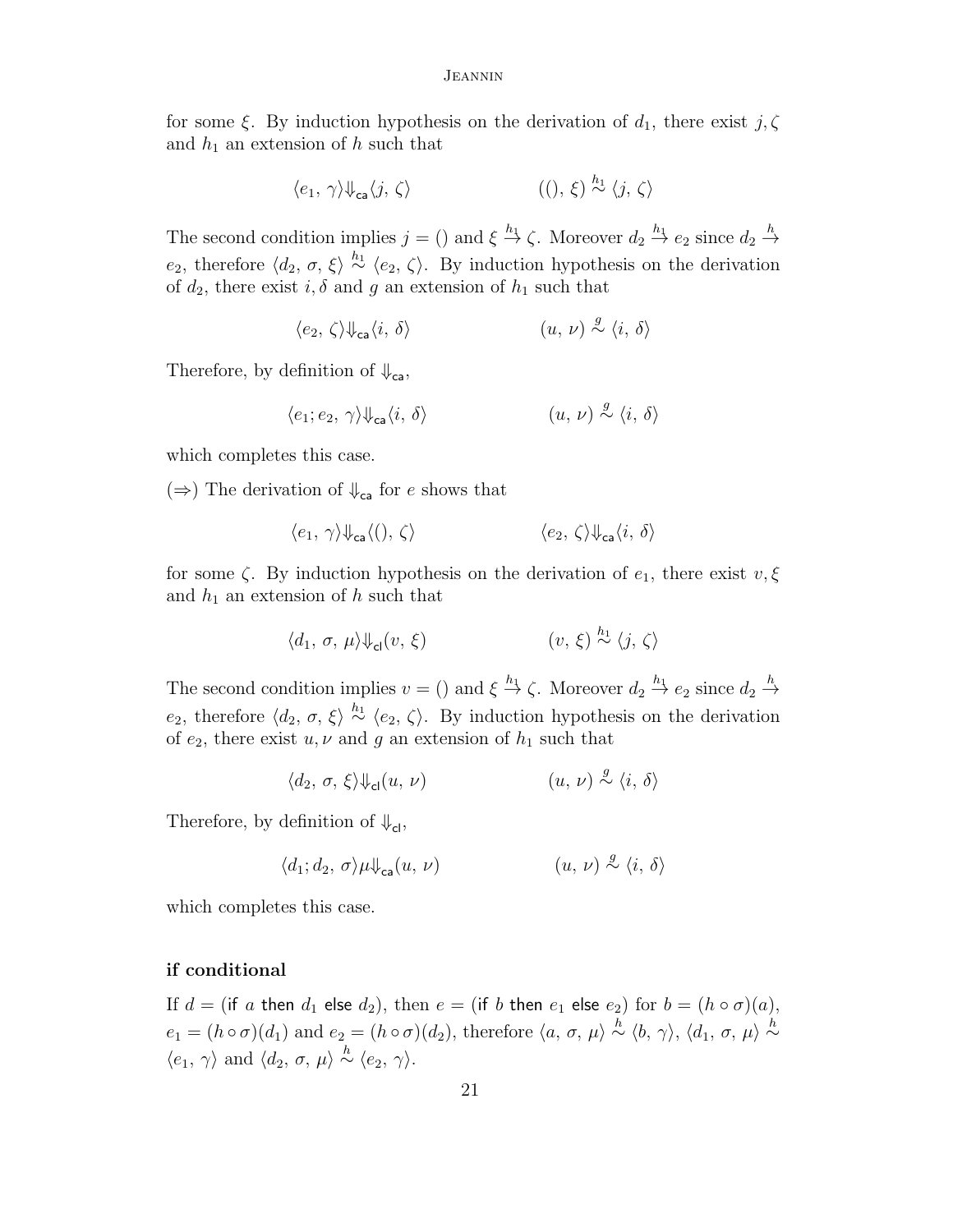(←) The derivation of  $\Downarrow$ <sub>cl</sub> for d shows that either

$$
\langle a, \sigma, \mu \rangle \psi_{\mathsf{cl}}(\mathsf{true}, \xi) \qquad \qquad \langle d_1, \sigma, \xi \rangle \psi_{\mathsf{cl}}(u, \nu)
$$

or

$$
\langle a, \sigma, \mu \rangle \psi_{\mathsf{cl}}(\mathsf{false}, \xi) \qquad \qquad \langle d_2, \sigma, \xi \rangle \psi_{\mathsf{cl}}(u, \nu)
$$

For some  $\xi$ . Let us consider the case where  $\langle a, \sigma, \mu \rangle \psi_{cl}(\mathsf{true}, \xi)$ ; the other case has a very similar proof. By induction hypothesis on the derivation of a, there exist  $j, \zeta$  and  $h_1$  an extension of h such that

$$
\langle b, \, \gamma \rangle \Downarrow_{\mathsf{ca}} \langle j, \, \zeta \rangle \qquad \qquad (\mathsf{true}, \, \xi) \stackrel{h_1}{\sim} \langle j, \, \zeta \rangle
$$

The second condition implies  $j = \text{true}$  and  $\xi \stackrel{h_1}{\to} \zeta$ . Moreover  $d_1 \stackrel{h_1}{\to} e_1$  since  $d_1 \stackrel{h}{\to} e_1$ , therefore  $\langle d_1, \sigma, \xi \rangle \stackrel{h_1}{\sim} \langle e_1, \zeta \rangle$ . By induction hypothesis on the derivation of  $d_1$ , there exist  $i, \delta$  and g an extension of  $h_1$  such that

$$
\langle e_1, \zeta \rangle \Psi_{\text{ca}} \langle i, \delta \rangle \qquad (u, \nu) \stackrel{g}{\sim} \langle i, \delta \rangle
$$

Therefore, by definition of  $\Downarrow_{\mathsf{ca}}$ ,

$$
\langle \text{if } b \text{ then } e_1 \text{ else } e_2, \gamma \rangle \Downarrow_{\text{ca}} \langle i, \delta \rangle \qquad (u, v) \stackrel{g}{\sim} \langle i, \delta \rangle
$$

which completes this case.

 $(\Rightarrow)$  The derivation of  $\downarrow_{\mathsf{ca}}$  for e shows that either

$$
\langle b, \, \gamma \rangle \Downarrow_{\mathsf{ca}} \langle \mathsf{true}, \, \zeta \rangle \qquad \qquad \langle e_1, \, \zeta \rangle \Downarrow_{\mathsf{ca}} \langle i, \, \delta \rangle
$$

or

$$
\langle b,\ \gamma \rangle \Downarrow_{\mathrm{ca}} \langle \mathrm{false},\ \zeta \rangle \qquad \qquad \langle e_2,\ \zeta \rangle \Downarrow_{\mathrm{ca}} \langle i,\ \delta \rangle
$$

For some  $\zeta$ . Let us consider the case where  $\langle b, \gamma \rangle \psi_{ca}$  (true,  $\zeta$ ); the other case has a very similar proof. By induction hypothesis on the derivation of  $b$ , there exist  $v, \xi$  and  $h_1$  an extension of h such that

$$
\langle a, \sigma, \mu \rangle \psi_{\text{cl}}(v, \xi) \qquad \qquad (v, \xi) \stackrel{h_1}{\sim} \langle j, \zeta \rangle
$$

The second condition implies  $v = \text{true}$  and  $\xi \stackrel{h_1}{\to} \zeta$ . Moreover  $d_1 \stackrel{h_1}{\to} e_1$  since  $d_1 \stackrel{h}{\to} e_1$ , therefore  $\langle d_1, \sigma, \xi \rangle \stackrel{h_1}{\sim} \langle e_1, \zeta \rangle$ . By induction hypothesis on the derivation of  $e_1$ , there exist  $u, v$  and g an extension of  $h_1$  such that

$$
\langle d_1, \sigma, \xi \rangle \psi_{\mathsf{cl}}(u, \nu) \tag{u, \nu} \overset{g}{\sim} \langle i, \delta \rangle
$$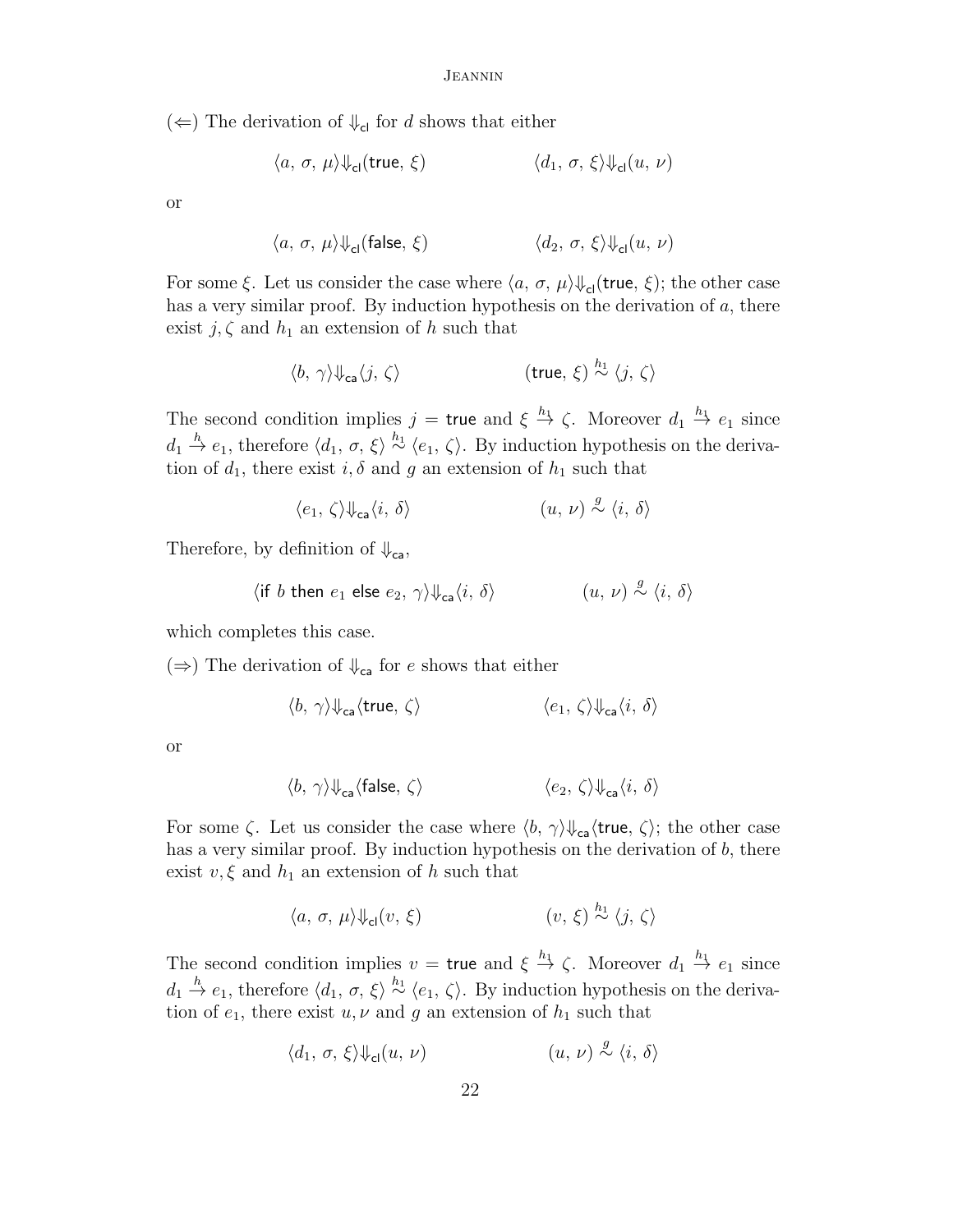Therefore, by definition of  $\Downarrow_{\text{cl}}$ ,

 $\langle$  if a then  $d_1$  else  $d_2$ ,  $\sigma$ ,  $\mu$  $\rangle \Downarrow_{cl}(u, \nu)$  $\stackrel{g}{\sim} \langle i, \delta \rangle$ 

which completes this case.

## while loop

If  $d = ($ while a do  $d_1$ ), then  $e = ($ while b do  $e_1$ ) for  $b = (h \circ \sigma)(a)$  and  $e_1 = (h \circ \sigma)(d_1)$ , therefore  $\langle a, \sigma, \mu \rangle \stackrel{h}{\sim} \langle b, \gamma \rangle$  and  $\langle d_1, \sigma, \mu \rangle \stackrel{h}{\sim} \langle e_1, \gamma \rangle$ . Let  $\mu_0 = \mu$ ,  $\gamma_0 = \gamma$  and  $h_0 = h$ .

 $(\Rightarrow)$  Let  $\nu_n = \nu$ . The derivation of  $\psi_{\text{cl}}$  for d shows that

$$
\langle a, \sigma, \mu_i \rangle \psi_{\text{cl}}(\text{true}, \nu_i) \qquad \langle d_1, \sigma, \nu_i \rangle \psi_{\text{cl}}((), \mu_{i+1}), \ 0 \le i < n
$$
\n
$$
\langle a, \sigma, \mu_n \rangle \psi_{\text{cl}}(\text{false}, \nu_n) \qquad \qquad u = ()
$$

for some  $n \geq 0, \mu_1, \ldots, \mu_n, \nu_0, \ldots, \nu_{n-1}$ . Let us prove by recurrence on  $0 \leq i <$ *n* that there exists  $h_i, \gamma_i$  such that  $\langle a, \sigma, \mu_i \rangle \stackrel{h_i}{\sim} \langle b, \gamma_i \rangle$  and  $\langle d_1, \sigma, \mu_i \rangle \stackrel{h_i}{\sim} \langle e_1, \gamma_i \rangle$ . The result is already true for  $i = 0$ , let us suppose it is true for  $0 \leq i \leq n$ . By induction hypothesis on the derivation  $\langle a, \sigma, \mu_i \rangle \psi_{\text{cl}}(\text{true}, \nu_i)$ , there exist  $j_i, \delta_i$ and  $g_i$  an extension of  $h_i$  such that

$$
\langle b, \gamma_i \rangle \Downarrow_{\text{ca}} \langle j_i, \delta_i \rangle \qquad \qquad (\text{true}, \nu_i) \stackrel{h_1}{\sim} \langle j_i, \delta_i \rangle
$$

The second condition implies  $j_i = \text{true}$  and  $\nu_i \stackrel{g_i}{\rightarrow} \delta_i$ . Moreover  $d_1 \stackrel{g_i}{\rightarrow} e_1$  since  $d_1 \stackrel{h_i}{\rightarrow} e_1$ , therefore  $\langle d_1, \sigma, \nu_i \rangle \stackrel{g_i}{\sim} \langle e_1, \delta_i \rangle$ . By induction hypothesis on the derivation  $\langle d_1, \sigma, \nu_i \rangle \Downarrow_{\text{cl}}((), \mu_{i+1}),$  there exist  $k_i, \gamma_{i+1}$  and  $h_{i+1}$  an extension of  $g_i$  such that

$$
\langle e_1, \, \delta_i \rangle \Downarrow_{\mathsf{ca}} \langle k_i, \, \gamma_{i+1} \rangle \tag{(), } \, \mu_{i+1} \rangle \stackrel{h_{i+1}}{\sim} \langle k_i, \, \gamma_{i+1} \rangle
$$

The second condition implies  $k_i = ()$  and  $\mu_{i+1} \stackrel{h_{i+1}}{\rightarrow} \gamma_{i+1}$ . Moreover  $a \stackrel{h_{i+1}}{\rightarrow} b$ since  $a \stackrel{h_i}{\rightarrow} b$  and  $d_1 \stackrel{h_{i+1}}{\rightarrow} e_1$  since  $d_1 \stackrel{g_i}{\rightarrow} e_1$ , therefore  $\langle a, \sigma, \mu_{i+1} \rangle \stackrel{h_{i+1}}{\sim} \langle b, \gamma_{i+1} \rangle$ and  $\langle d_1, \sigma, \mu_{i+1} \rangle \stackrel{h_{i+1}}{\sim} \langle e_1, \gamma_{i+1} \rangle$ . This completes the recurrence. In particular, for  $i = n - 1$ ,  $\langle a, \sigma, \mu_n \rangle \stackrel{h_n}{\sim} \langle b, \gamma_n \rangle$ . By induction hypothesis on the derivation  $\langle a, \sigma, \mu_n \rangle \psi_{\text{cl}}$ (false,  $\nu_n$ ), there exist  $j_n, \delta_n$  and g an extension of  $h_n$  such that

$$
\langle b,\ \gamma_n \rangle \!\Downarrow_{\mathtt{ca}} \langle j_n,\ \delta_n \rangle \qquad \qquad \text{(false, $\nu_n$)} \stackrel{g}{\sim} \langle j_n,\ \delta_n \rangle
$$

The second condition implies  $j_n =$  false, therefore by definition of  $\psi_{\text{ca}}$ ,

$$
\langle \text{while } b \text{ do } e_1, \gamma_0 \rangle \Downarrow_{\text{ca}} \langle (), \delta_n \rangle \qquad (u, v) = ((), \nu_n) \stackrel{g}{\sim} \langle (), \delta_n \rangle
$$